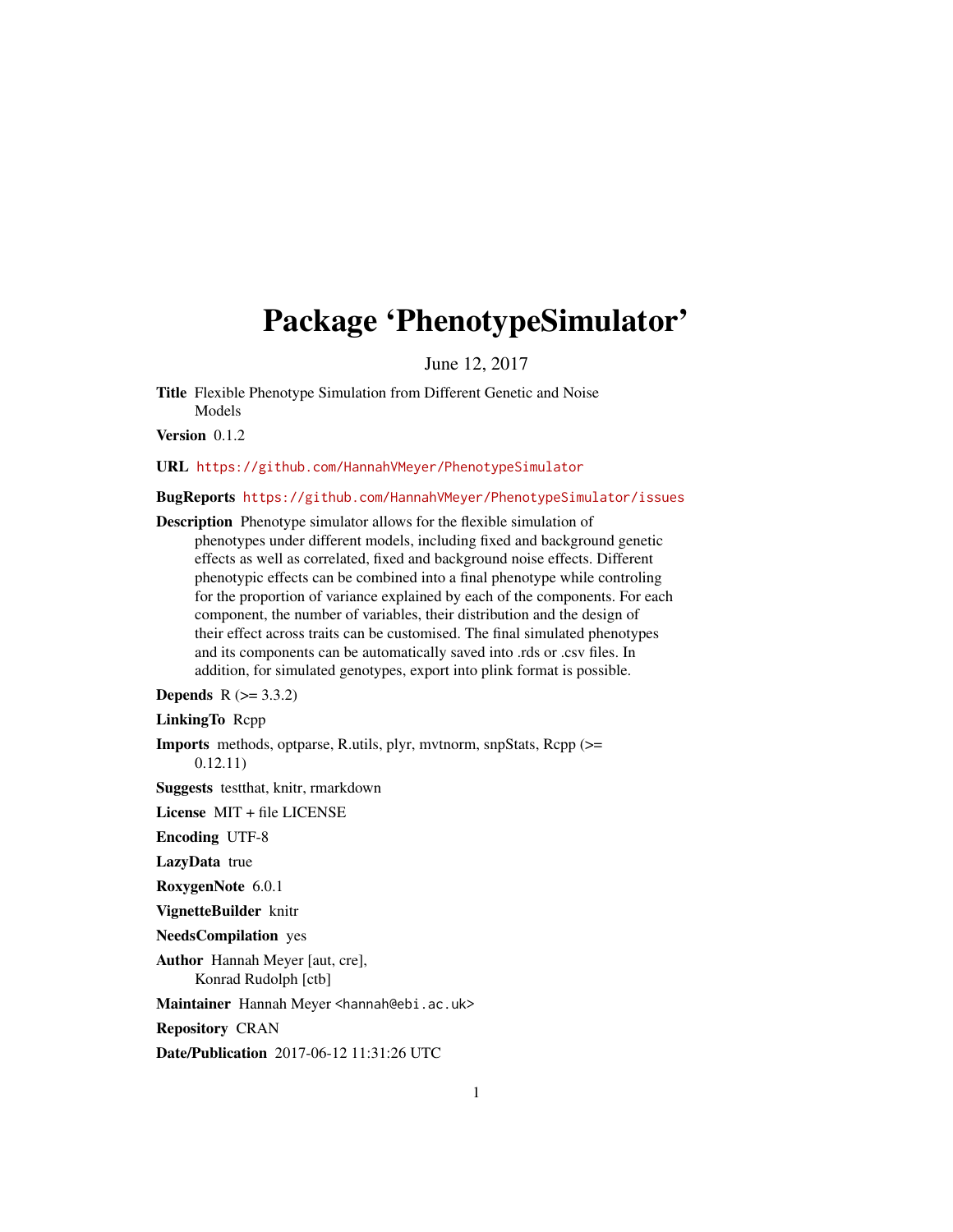## <span id="page-1-0"></span>R topics documented:

|       | $\overline{\mathbf{3}}$   |
|-------|---------------------------|
|       |                           |
|       | $\overline{4}$            |
|       | -6                        |
|       |                           |
|       | $\overline{\phantom{0}}8$ |
|       | $\overline{\phantom{0}}8$ |
|       |                           |
|       |                           |
|       |                           |
|       |                           |
|       |                           |
|       |                           |
|       |                           |
|       |                           |
|       |                           |
|       |                           |
|       |                           |
|       |                           |
|       |                           |
|       |                           |
| Index | 27                        |
|       |                           |

addNonNulls *Add all non-NULL elements of list.*

## Description

Add all non-NULL elements of list.

#### Usage

```
addNonNulls(compList)
```
## Arguments

compList list of numeric matrices or data.frames of the equal dimensions

#### Value

matrix or data.frame containing sum of all list elements where is.null is FALSE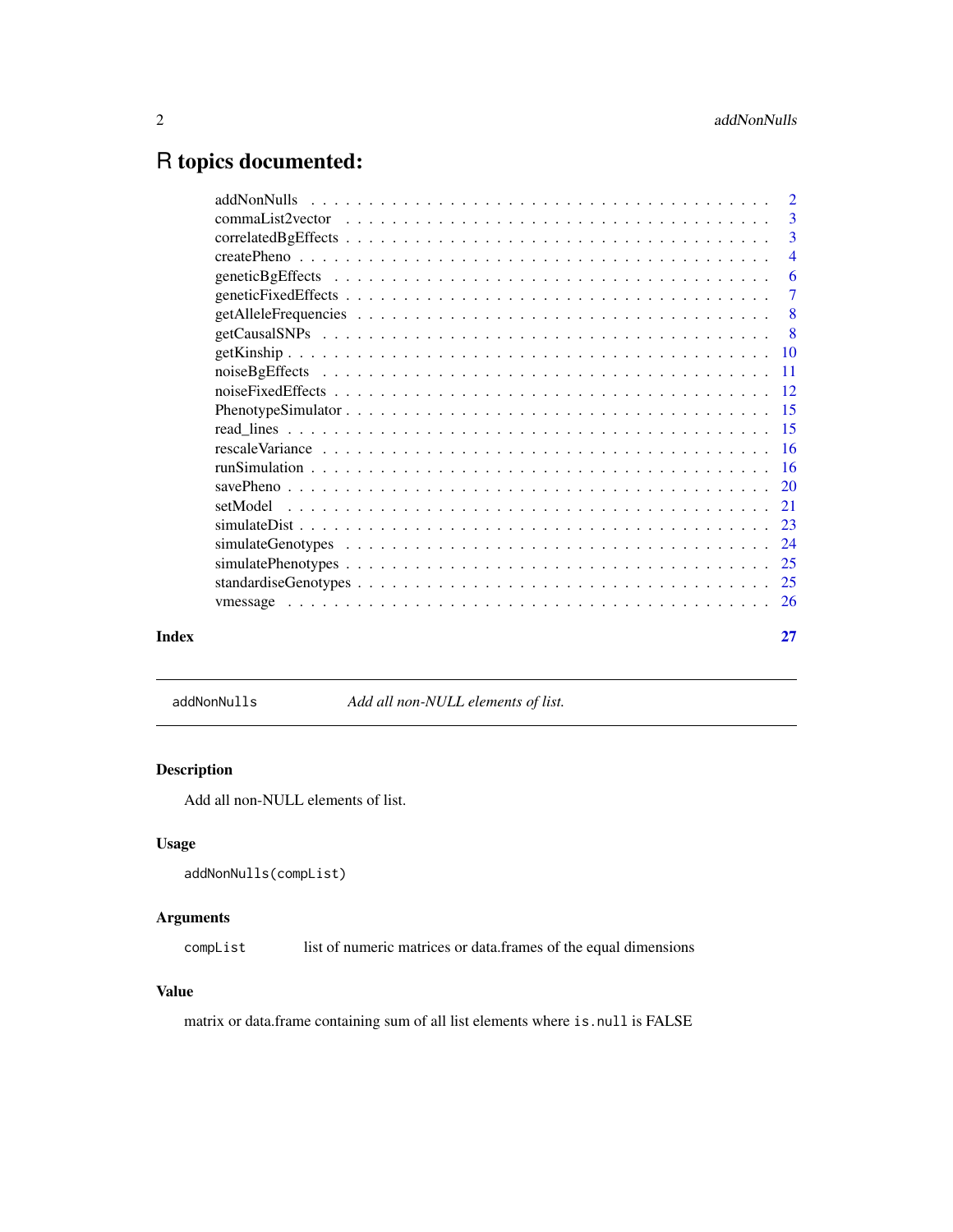<span id="page-2-0"></span>commaList2vector *Comma-separated string to numeric vector.*

#### Description

Split input of comma-separated string into vector of numeric values.

#### Usage

```
commaList2vector(commastring)
```
#### Arguments

commastring input character vector containing numbers separated by commas

#### Value

numeric vector of values extracted from commastring

<span id="page-2-1"></span>correlatedBgEffects *Simulate correlated background effects.*

#### Description

correlatedBgEffects computes a background effect that simulates structured correlation between the phenotypes.

#### Usage

```
correlatedBgEffects(N, P, pcorr)
```
#### Arguments

| N     | number [integer] of samples to simulate                              |
|-------|----------------------------------------------------------------------|
| P     | number [integer] of phenotypes to simulate                           |
| pcorr | initial strength of correlation [double] between neighbouring traits |

#### Details

correlatedBgEffects can be used to simulate phenotypes with a defined level of correlation between traits. The level of correlation depends on the distance of the traits. Traits of distance d=1 (adjacent columns) will have correlation cor= $pcorr^1$ , traits with d=2 have cor= $pcorr^2$  up to traits with  $d=(P-1)$  cor $=pcorr^{(P-1)}$ . The correlated background effect correlated is simulated based on this correlation structure C: correlated  $N_{NP}(0, C)$ .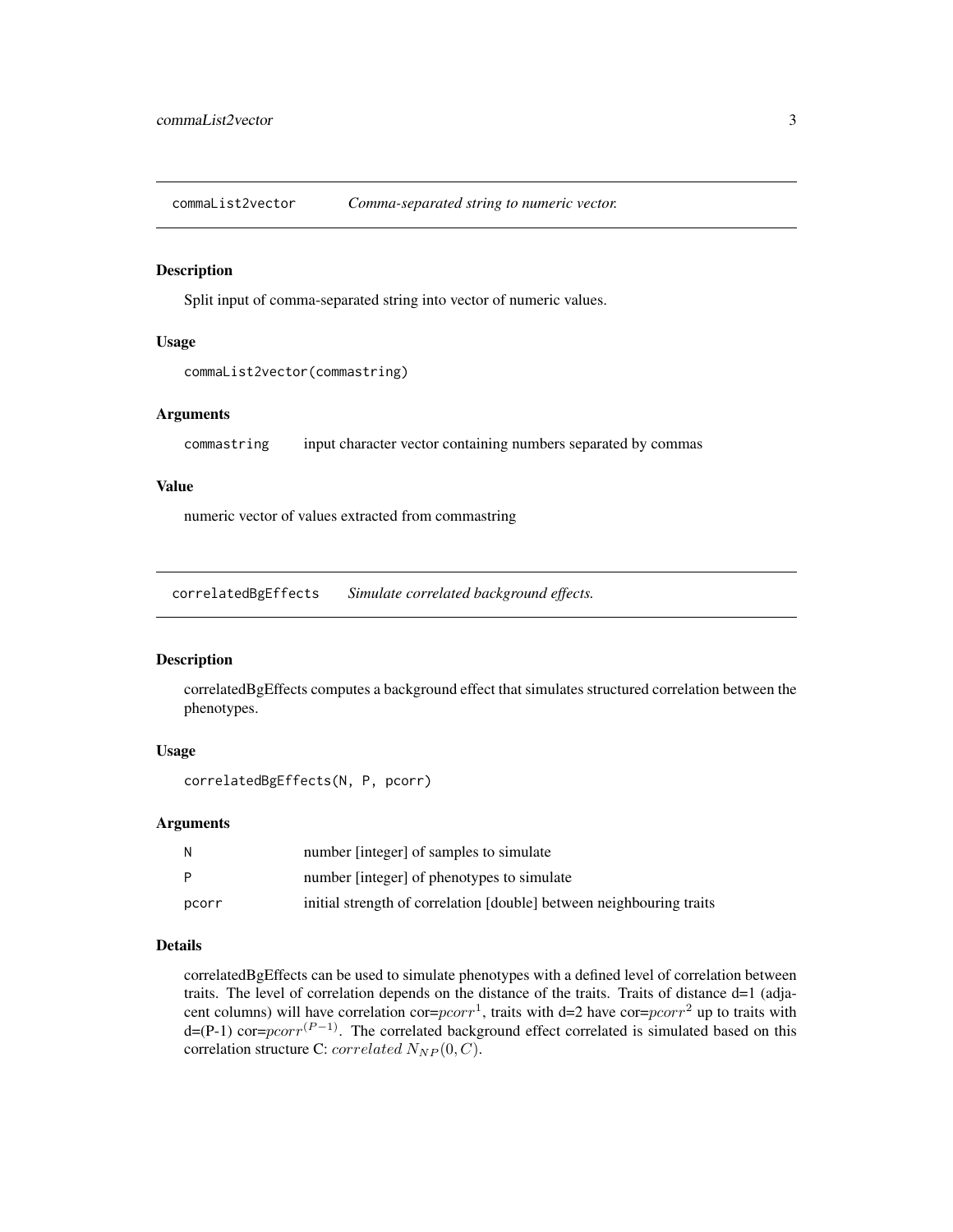#### <span id="page-3-0"></span>Value

N x P matrix of correlated background effects

#### See Also

[rmvnorm](#page-0-0) which is used to simulate the multivariate normal distribution

#### Examples

```
correlatedBg <- correlatedBgEffects(N=100, P=20, pcorr=0.4)
```
<span id="page-3-1"></span>createPheno *Combine different phenotype components.*

#### Description

createPheno takes precomputed phenotype components and rescales them according to the specified proportion of variance they should explain in the final phenotype.

#### Usage

```
createPheno(P, N, sampleID = "ID_", phenoID = "trait_",
 correlatedBg = NULL, genFixed = NULL, genBg = NULL, noiseFixed = NULL,
 noiseBg = NULL, genVar = NULL, h2s = NULL, h2bg = NULL,
 noiseVar = NULL, rho = NULL, delta = NULL, delta = NULL, phi = 0.8,
  theta = 0.8, eta = 0.8, alpha = 0.8, pcorr = 0.6,
 modelNoise = "noNoise", modelGenetic = "noGenetic", verbose = TRUE)
```

| P                 | number [integer] of phenotypes to simulate                                                                                        |
|-------------------|-----------------------------------------------------------------------------------------------------------------------------------|
| N                 | number [integer] of samples to simulate                                                                                           |
| sampleID          | prefix [string] for naming samples (followed by sample number from 1 to N)                                                        |
| phenoID           | prefix [string] for naming traits (followed by trait number from 1 to P)                                                          |
| correlatedBg      | list of correlated background effects as obtained by correlatedBgEffects                                                          |
| genFixed          | list of independent and shared genetic fixed effects as obtained by geneticFixedEffects                                           |
| genBg             | list of independent and shared genetic background effects as obtained by geneticBgEffects                                         |
| noiseFixed        | list of independent and shared noise fixed effects as obtained by noise Fixed Effects                                             |
| noiseBg           | list of independent and shared noise background effects as obtained by noiseBgEffects                                             |
| genVar            | Proportion [double] of total genetic variance                                                                                     |
| h2s               | Proportion [double] of variance of fixed genetic effects                                                                          |
| h <sub>2</sub> bg | Proportion [double] of variance of background genetic effects; either h2s or h2b<br>have to be specified and $h2s + h2b = genVar$ |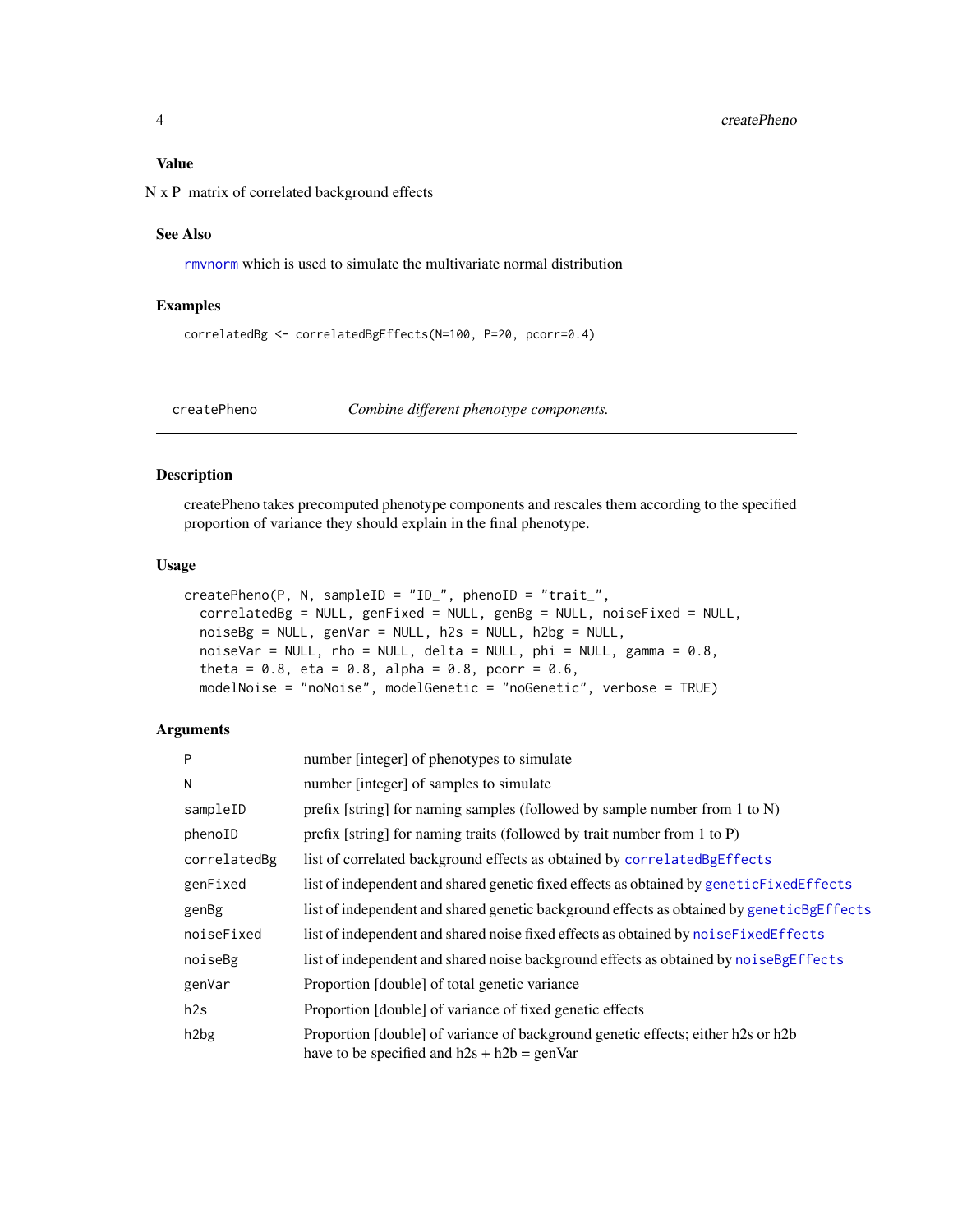#### <span id="page-4-0"></span>createPheno 5

| noiseVar     | Proportion [double] of total noise variance                                                                                                                                                                                                                                                                                                                        |
|--------------|--------------------------------------------------------------------------------------------------------------------------------------------------------------------------------------------------------------------------------------------------------------------------------------------------------------------------------------------------------------------|
| rho          | Proportion [double] of variance of correlated noise effects                                                                                                                                                                                                                                                                                                        |
| delta        | Proportion [double] of fixed noise variance                                                                                                                                                                                                                                                                                                                        |
| phi          | Proportion [double] of variance of background noise effects                                                                                                                                                                                                                                                                                                        |
| gamma        | Proportion [double] of variance of shared fixed noise effects                                                                                                                                                                                                                                                                                                      |
| theta        | Proportion [double] of variance of shared fixed genetic effects                                                                                                                                                                                                                                                                                                    |
| eta          | Proportion [double] of variance of shared bg genetic effects                                                                                                                                                                                                                                                                                                       |
| alpha        | Proportion [double] of variance of shared bg noise effect                                                                                                                                                                                                                                                                                                          |
| pcorr        | Correlation [double] between phenotypes                                                                                                                                                                                                                                                                                                                            |
| modelNoise   | name [string] of noise model for the phenotype simulation; based on model inde-<br>pendentation, phenotype components will be added to the final phenotype. Pos-<br>sible models: "noNoise", "noiseFixedOnly", "noiseBgOnly", "noiseCorrelate-<br>dOnly", "noiseFixedAndBg","noiseCorrelatedAndBg", "noiseFixedAndCorre-<br>lated", "noiseFixedAndBgAndCorrelated" |
| modelGenetic | name [string] of genetic model for the phenotype simulation; based on model<br>independentation, phenotype components will be added to the final phenotype.<br>Possible models: "noGenetic", "geneticBgOnly", "geneticFixedOnly", "geneticFixedAndBg"                                                                                                              |
| verbose      | [boolean]; if TRUE, progress info is printed to standard out                                                                                                                                                                                                                                                                                                       |

#### Value

named list of absolute levels of variance explained by each phenotype component (varComponents), the scaled phenotype components (phenoComponents) and and parameters used for phenotype setup and labeling (setup)

#### See Also

[rescaleVariance](#page-15-1) for the function used to rescale phenotype components

```
noiseBg <- noiseBgEffects(N=100, P=50)
phenotypeNoiseBgOnly <- createPheno(P=50, N=100, noiseBg=noiseBg,
modelNoise="noiseBgOnly", modelGenetic="noGenetic")
```

```
genotypes <- simulateGenotypes(N=100, NrSNP=50)
causalSNPs <- getCausalSNPs(genotypes=genotypes, standardise=FALSE)
genFixed <- geneticFixedEffects(N=100, P=50, X_causal=causalSNPs)
phenotypeNoiseBgOnlyGenFixed <- createPheno(P=50, N=100, noiseBg=noiseBg,
genFixed=genFixed, modelNoise="noiseBgOnly",
modelGenetic="geneticFixedOnly", genVar=0.05)
```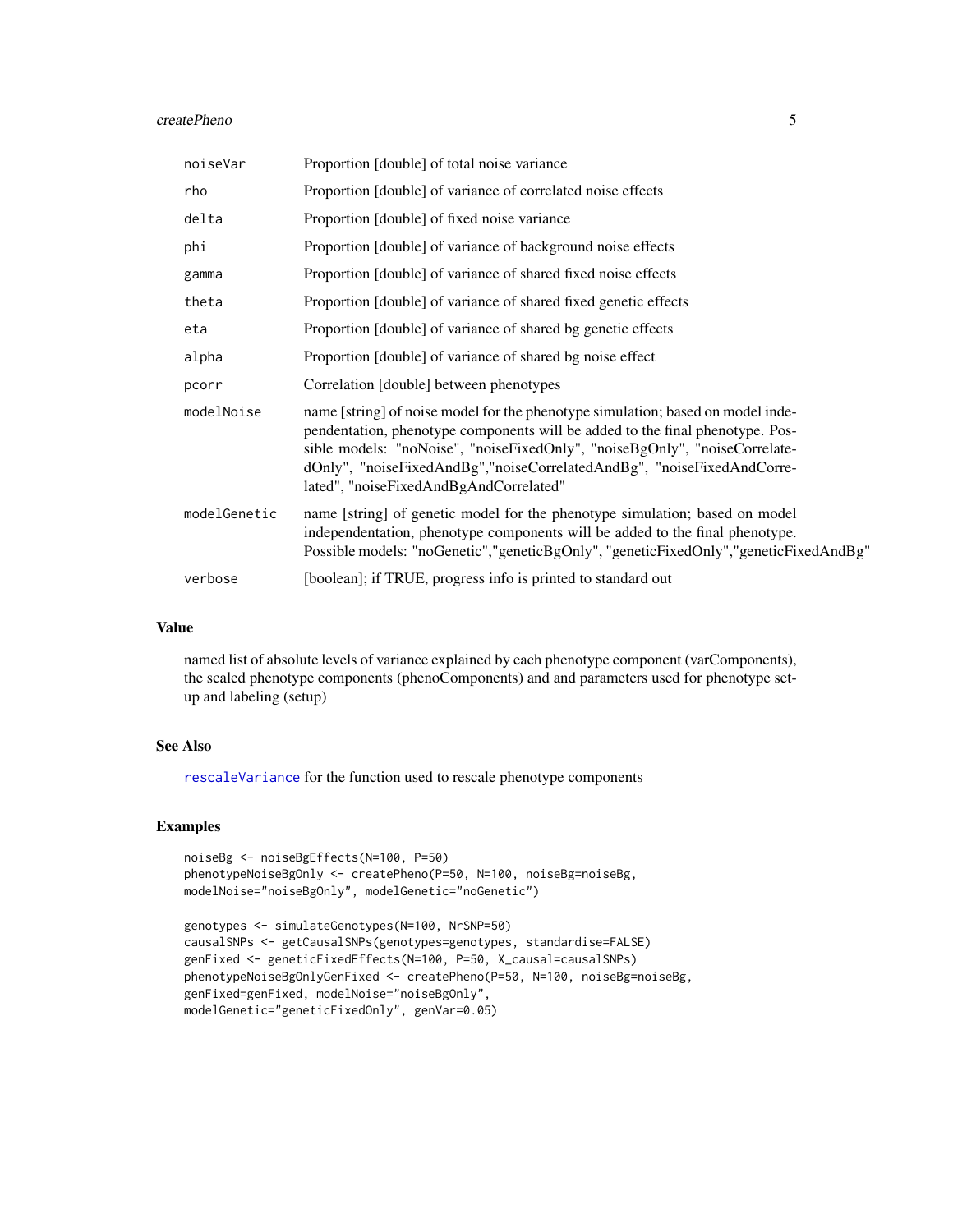<span id="page-5-1"></span><span id="page-5-0"></span>geneticBgEffects *Simulate genetic background effects.*

#### Description

geneticBgEffects simulates two random genetic effects (shared and independent) based on the kinship estimates of the (simulated) samples.

#### Usage

geneticBgEffects(P, kinship)

#### Arguments

| P       | number [integer] of phenotypes to simulate   |
|---------|----------------------------------------------|
| kinship | [N x N] matrix of kinship estimates [double] |

#### Details

For the simulation of the genetic background effects, three matrix components are used: i) the kinship matrix  $K [N x N]$  which is treated as the sample-design matrix (the genetic profile of the samples), ii) an effect-size matrix  $B [N \times P]$  with vec $(B)$  drawn from a normal distribution and iii) the trait design matrix  $A$  [P x P]. For the independent effect, A is a diagonal matrix with normally distributed values. A for the shared effect is a matrix of rowrank one, with normally distributed entries in row 1 and zeros elsewhere. The final effect E, the three matrices are multiplied as:  $E =$ KBA

#### Value

named list of shared background genetic effects (shared: [N x P] matrix) and independent background genetic effects (independent: [N x P] matrix)

```
genotypes <- simulateGenotypes(N=100, NrSNP=400, verbose=FALSE)
kinship <- getKinship(genotypes$X_sd, norm=TRUE, verbose=FALSE)
geneticBg <- geneticBgEffects(P=10, kinship=kinship)
```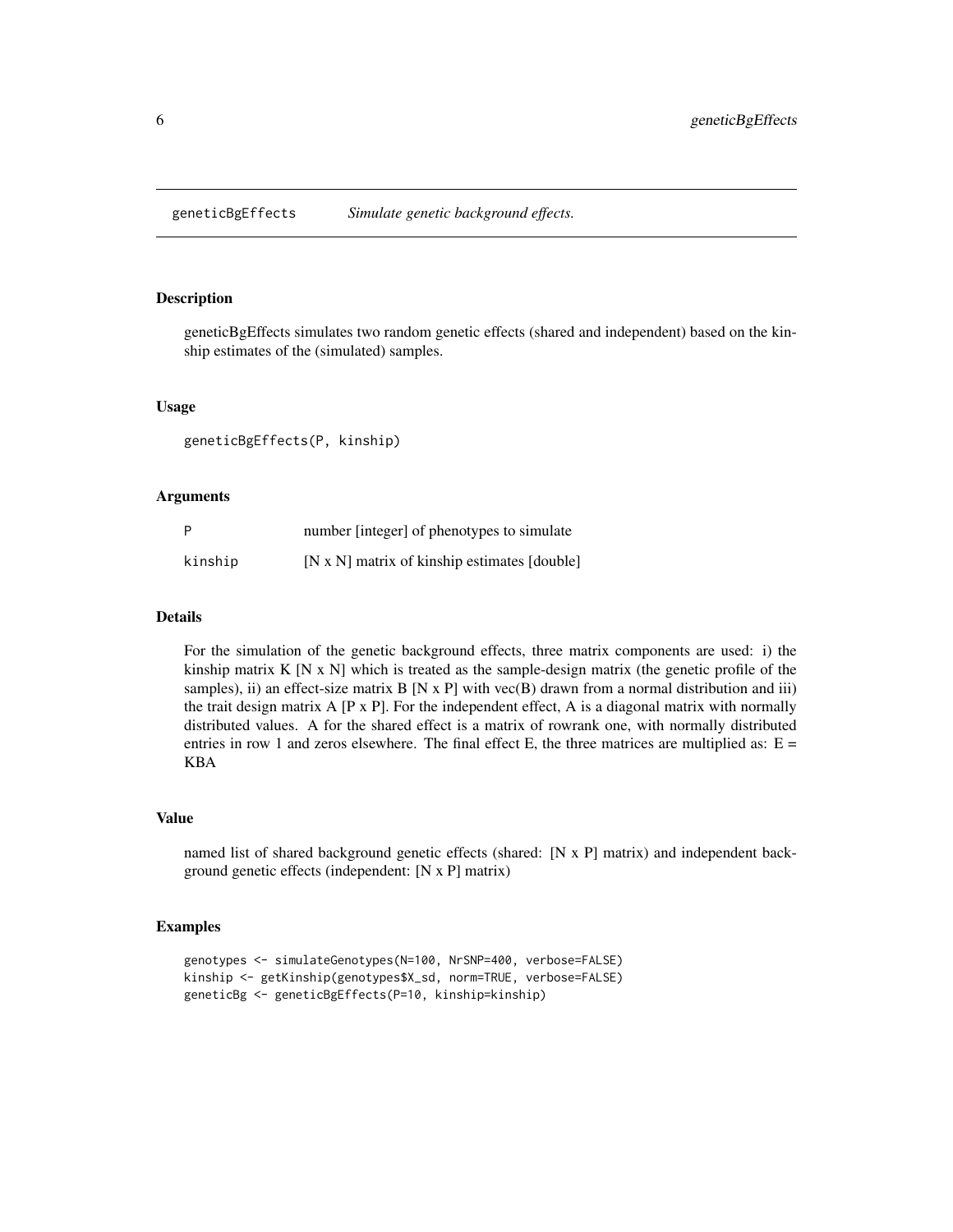#### <span id="page-6-1"></span><span id="page-6-0"></span>Description

geneticFixedEffects takes a matrix of SNPs which should be added as fixed effect to the phenotype. SNPs can have effects across all traits (shared) or to a number of traits only (independent); the proportion of independent SNPs from the total input SNPs can be chosen via pIndependentGenetic. The number of traits that are associated with independent genetic effects can be chosen via pTraitIndependentGenetic.

#### Usage

```
geneticFixedEffects(X_causal, P, N = NULL, pIndependentGenetic = 0.4,
 pTraitIndependentGenetic = 0.2, verbose = TRUE)
```
#### Arguments

| X_causal                 | [N x NrCausalSNPs] matrix of standardised (depending on standardise option)<br><b>SNPs</b>                                                                                                                                                                                        |
|--------------------------|-----------------------------------------------------------------------------------------------------------------------------------------------------------------------------------------------------------------------------------------------------------------------------------|
| P                        | number [integer] of phenotypes to simulate                                                                                                                                                                                                                                        |
| N                        | number [integer] of samples to simulate; has to be less than or equal to the num-<br>ber of samples in X_causal (rows); if less than number of samples in X_causal,<br>N random rows of X_causal will be drawn; if not specified, N assumed to be<br>equal to samples in X causal |
| pIndependentGenetic      |                                                                                                                                                                                                                                                                                   |
|                          | Proportion [double] of genetic effects (SNPs) to have an independent fixed effect                                                                                                                                                                                                 |
| pTraitIndependentGenetic |                                                                                                                                                                                                                                                                                   |
|                          | Proportion [double] of traits influenced by independent fixed genetic effects                                                                                                                                                                                                     |
| verbose                  | [boolean]; if TRUE, progress info is printed to standard out                                                                                                                                                                                                                      |

#### Value

named list of shared fixed genetic effects (shared: [N x P] matrix), independent fixed genetic effects (independent: [N x P] matrix), the causal SNPs named by having a shared or independent effect (cov: [NrCausalSNPs x N] matrix) and the simulated effect sizes of the causal SNPs (cov\_effect: [P x NrCausalSNPs] dataframe)

```
genotypes <- simulateGenotypes(N=100, NrSNP=20, verbose=FALSE)
causalSNPs <- getCausalSNPs(genotypes=genotypes)
geneticFixed <- geneticFixedEffects(X_causal=causalSNPs, P=10, N=100)
```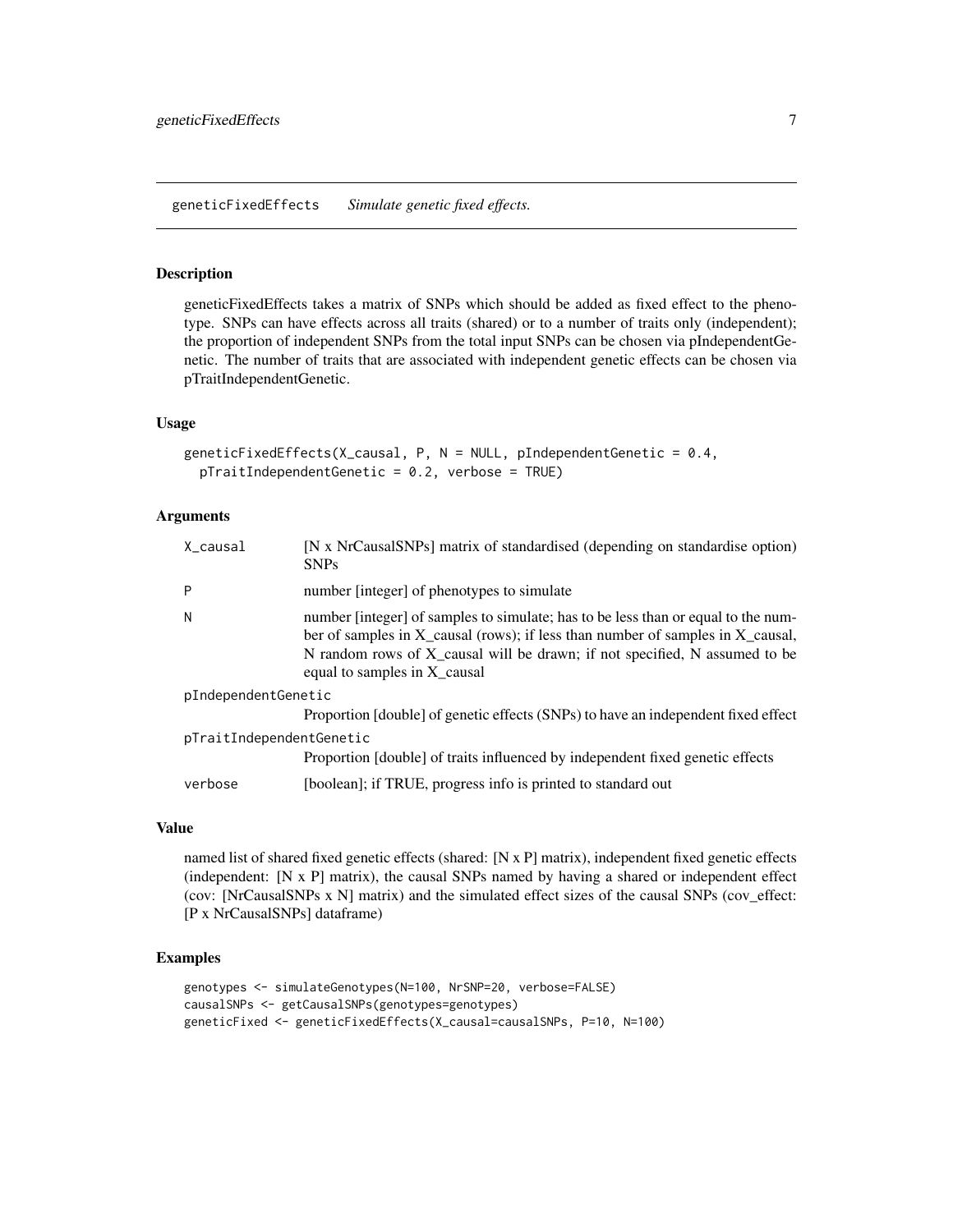<span id="page-7-1"></span><span id="page-7-0"></span>getAlleleFrequencies *Compute allele frequencies from genotype data.*

#### Description

Compute allele frequencies from genotype data.

#### Usage

```
getAlleleFrequencies(snp)
```
#### Arguments

snp vector of length N samples with genotypes encoded as 0,1 and 2

#### Value

vector with minor and major allele frequency

#### Examples

```
# create snp vector with minor allele frequency 0.3
snp <- rbinom(200, 2, 0.3)
allelefreq <- getAlleleFrequencies(snp)
```
getCausalSNPs *Draw random SNPs from genotypes.*

#### Description

Draw random SNPs from either simulated genotypes or external genotype files.

#### Usage

```
getCausalSNPs(NrCausalSNPs = 20, genotypes = NULL, chr = NULL,
  chr_string = NULL, NrChrCausal = NULL, genoFilePrefix = NULL,
  genoFileSuffix = NULL, genoFileDelimiter = ",", sampleID = "ID_",
  standardise = FALSE, verbose = TRUE)
```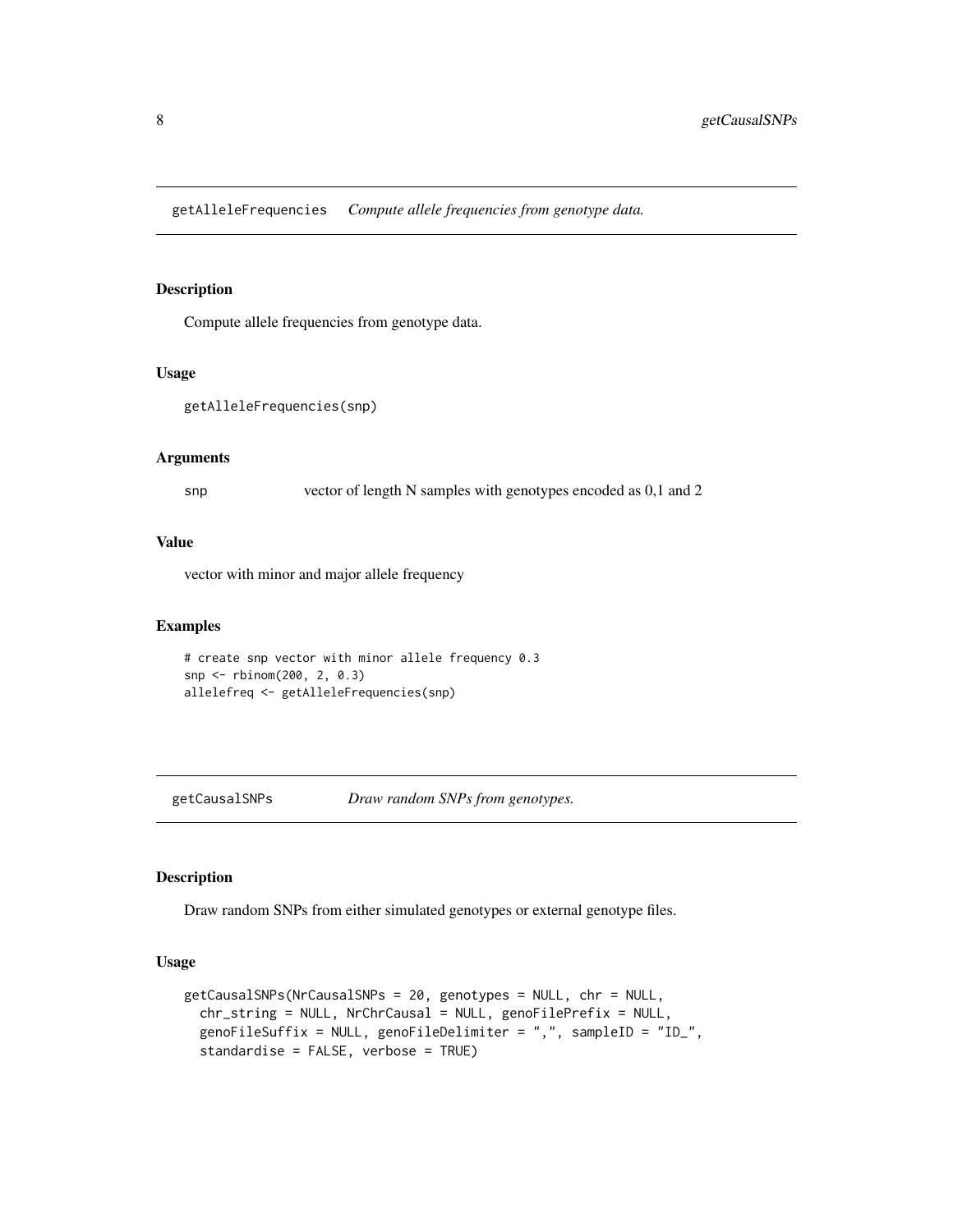#### <span id="page-8-0"></span>getCausalSNPs 9

#### **Arguments**

| NrCausalSNPs      | number [integer] of SNPs to chose at random                                                                                                                                                                                                  |  |
|-------------------|----------------------------------------------------------------------------------------------------------------------------------------------------------------------------------------------------------------------------------------------|--|
| genotypes         | [NrSamples x totalNrSNPs] matrix of genotypes                                                                                                                                                                                                |  |
| chr               | numeric vector of chromosomes to chose NrCausalSNPs from; only used when<br>external genotype data is provided i.e. is.null(genoFilePrefix) == FALSE                                                                                         |  |
| chr_string        | [string] alternative to chr, a string with chromosomes separated by comma; most<br>often used when run as a command line application                                                                                                         |  |
| NrChrCausal       | Number [integer] of causal chromosomes to chose NrCausalSNPs from (as op-<br>posed to the actual chromosomes to chose from via chr 'chr_string); only used<br>when external genotype data is provided i.e. is.null(genoFilePrefix) == FALSE. |  |
|                   | genoFilePrefix full path/to/chromosome-wise-genotype-file-ending-before-"chrChromosomeNumber"<br>(no $\sim$ expansion!) [string]                                                                                                             |  |
|                   | genoFileSuffix [string] following chromosome number including .fileformat (e.g. ".csv"); has<br>to be a text format i.e. comma/tab/space separated                                                                                           |  |
| genoFileDelimiter |                                                                                                                                                                                                                                              |  |
|                   | field separator [string] of genotype file                                                                                                                                                                                                    |  |
| sampleID          | prefix [string] for naming samples (followed by sample number from 1 to Nr-<br>Samples)                                                                                                                                                      |  |
| standardise       | [boolean]; if TRUE standardised genotypes will be returned                                                                                                                                                                                   |  |
| verbose           | [boolean]; if TRUE, progress info is printed to standard out                                                                                                                                                                                 |  |

#### Details

In order to chose SNPs from external genotype files without reading them into memory, genotypes for each chromosome need to be accesible as [SNPs x samples] in a separate file, containing "chrChromosomenumber" (e.g chr22) in the file name (e.g. /path/to/dir/related\_nopopstructure\_chr22.csv). All genotype files need to be saved in the same directory. genoFilePrefix (/path/to/dir/related\_nopopstructure\_) and genoFileSuffix (.csv) specify the strings leading and following the "chrChromosomenumber". The first column in each file needs to be the SNP\_ID and files cannot contain a header. getCausal-SNPs generates a vector of chromosomes from which to sample the SNPs . For each of the chromosomes, it counts the number of SNPs in the chromosome file and creates vectors of random numbers ranging from 1:NrSNPSinFile. Only the lines corresponding to these numbers are then read into R. The example data provided for chromosome 22 contains genotypes (50 samples) of the first 500 SNPs on chromosome 22 with a minor allele frequency of greater than 2 from the European populations of the the 1000 Genomes project.

#### Value

N x NrCausalSNPs matrix of randomly drawn, standardised (depending on standardise option) SNPs

#### See Also

[standardiseGenotypes](#page-24-1)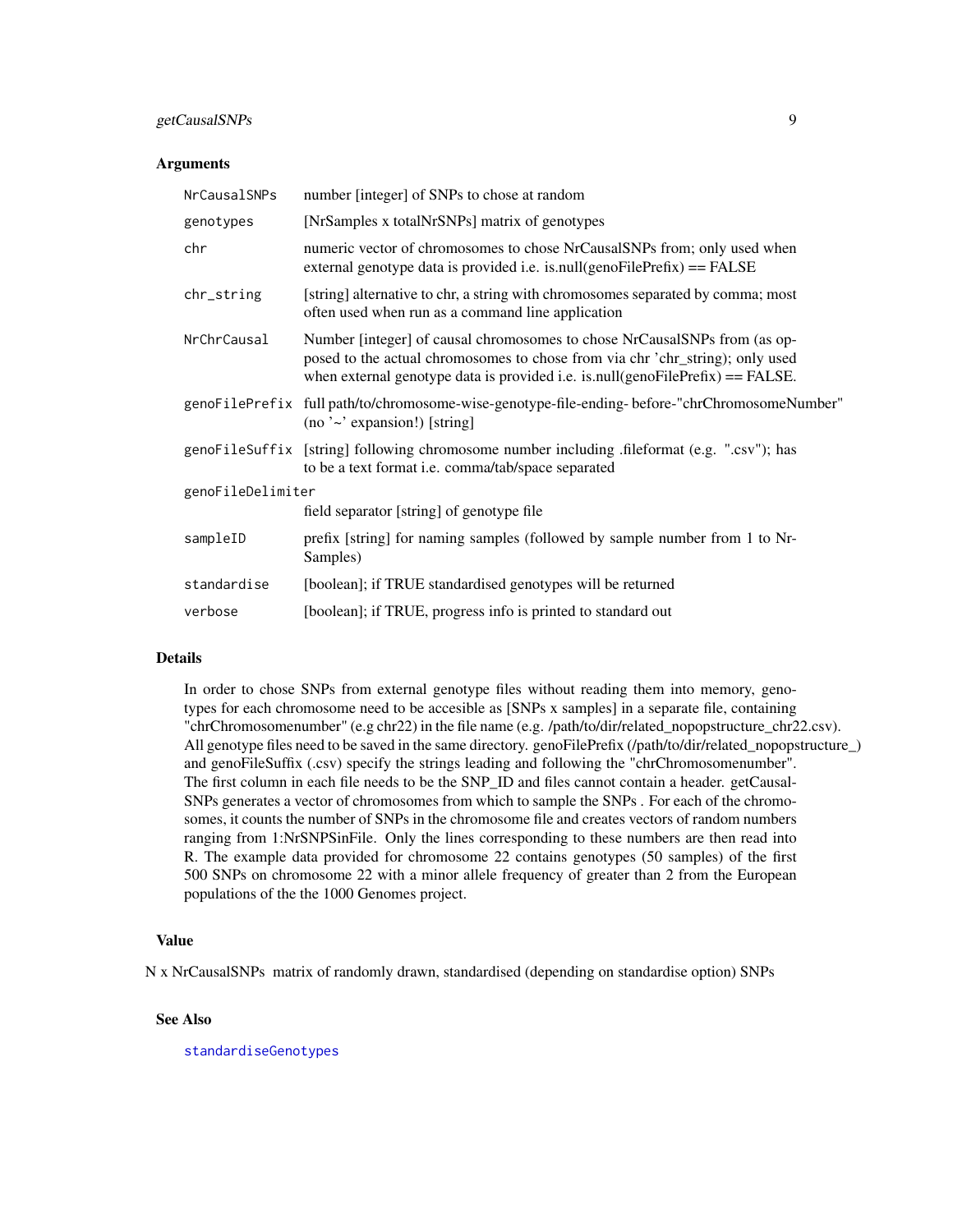#### Examples

```
geno <- simulateGenotypes(N=10, NrSNP=10)
causalSNPsFromSimulatedGenoStandardised <- getCausalSNPs(NrCausalSNPs=10,
genotypes=geno,
standardise=TRUE)
genotypeFile <- system.file("extdata/genotypes/",
"genotypes_chr22.csv",
package = "PhenotypeSimulator")
genoFilePrefix <- gsub("chr.*", "", genotypeFile)
genoFileSuffix <- ".csv"
causalSNPsFromFile <- getCausalSNPs(NrCausalSNPs=10, chr=22,
genoFilePrefix=genoFilePrefix,
genoFileSuffix=genoFileSuffix)
```
getKinship *Get genetic kinship.*

#### Description

Estimate kinship from standardised genotypes or read pre-computed kinship file. Standardised genotypes can be obtained via [standardiseGenotypes](#page-24-1) or directly from the [simulateGenotypes](#page-23-1) return object. Kinship matrices can optionally be normalised.

#### Usage

```
getKinship(X = NULL, kinshipfile = NULL, sampleID = "ID_", norm = TRUE,
  standardise = TRUE, sep = ",", header = TRUE, verbose = TRUE)
```

| X           | [NrSamples x totalNrSNPs] matrix of standardised genotypes                                                                                            |
|-------------|-------------------------------------------------------------------------------------------------------------------------------------------------------|
| kinshipfile | path/to/kinshipfile [string] to be read; either X or kinshipfile must be provided                                                                     |
| sampleID    | prefix [string] for naming samples (followed by sample number from 1 to Nr-<br>Samples)                                                               |
| norm        | [boolean], if TRUE kinship matrix will be normalised by the mean of its diago-<br>nal elements and 1e-4 added to the diagonal for numerical stability |
| standardise | [boolean], if TRUE genotypes will be standardised before kinship estimation                                                                           |
| sep         | field separator [string] of kinship file                                                                                                              |
| header      | [boolean], if TRUE kinship file has header information                                                                                                |
| verbose     | [boolean]; if TRUE, progress info is printed to standard out                                                                                          |

<span id="page-9-0"></span>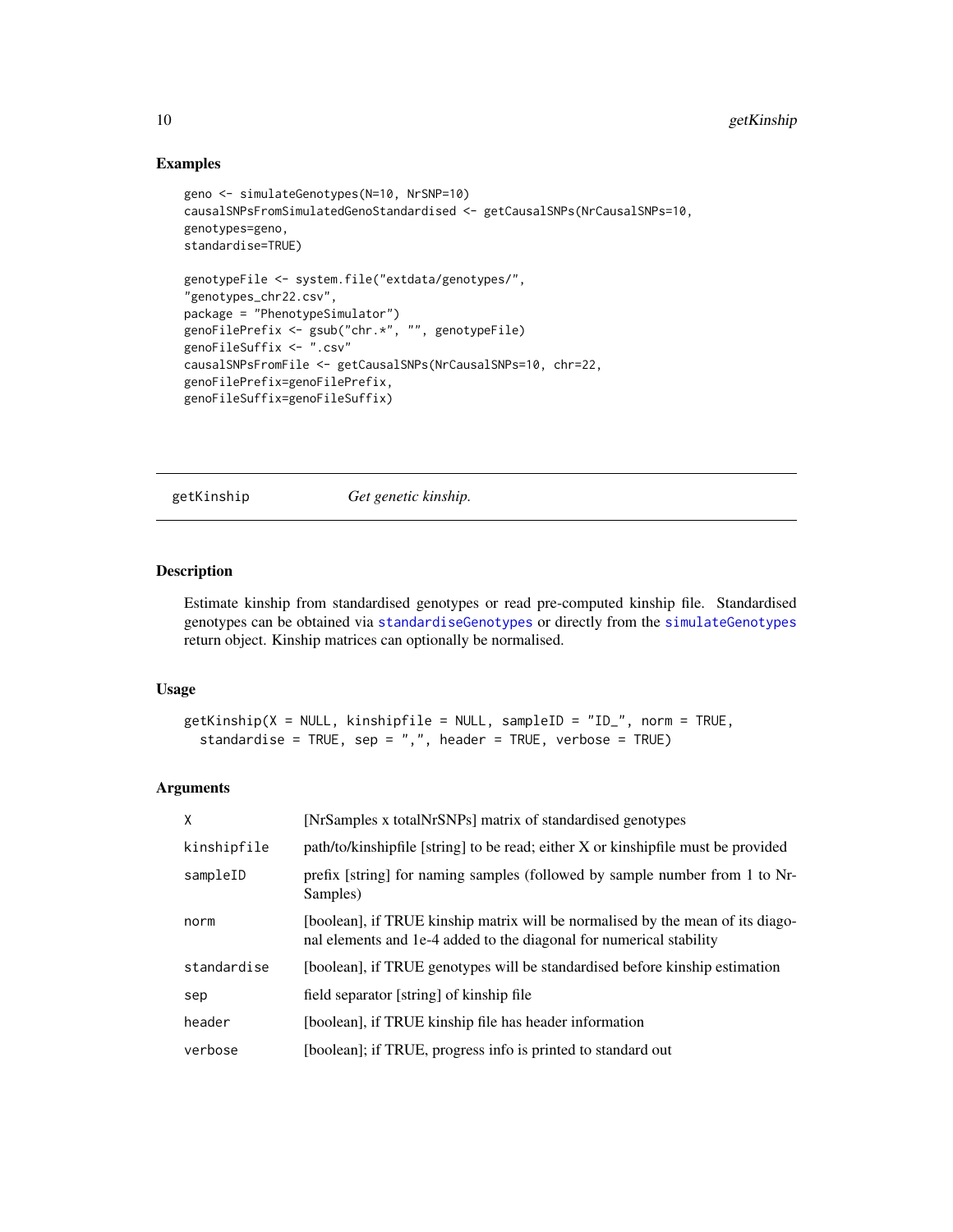#### <span id="page-10-0"></span>noiseBgEffects 11

#### Details

The kinship is estimated as  $K = XX_T$ , with X the standardised genotypes of the samples. When estimating the kinship from the provided genotypes, the kinship should be normalised by the mean of its diagonal elements and 1e-4 added to the diagonal for numerical stability via norm=TRUE. If a kinship file is provided, normalising can optionally be chosen. For the provided kinship file, normalisation has already been done a priori and norm should be set to FALSE. The provided kinship contains estimates for 50 samples across the entire genome.

#### Value

NrSamples x NrSamples matrix of kinship estimate

#### Examples

```
geno <- simulateGenotypes(N=10, NrSNP=50)
K_fromGenotypesNormalised <- getKinship(geno$X_sd, norm=TRUE)
kinshipfile <- system.file("extdata/kinship",
"kinship.csv",
package = "PhenotypeSimulator")
K_fromFile <- getKinship(kinshipfile=kinshipfile, norm=FALSE)
```
<span id="page-10-1"></span>noiseBgEffects *Simulate noise background effects.*

#### Description

noiseBgEffects simulates two random noise effects (shared and independent).

#### Usage

 $noiseBgEffects(N, P, mean = 0, sd = 1)$ 

#### Arguments

| -N   | number [integer] of samples to simulate                |
|------|--------------------------------------------------------|
| P    | number [integer] of phenotypes to simulate             |
| mean | mean [double] of the normal distribution               |
| sd   | standard deviation [double] of the normal distribution |

#### Details

The independent background effect is simulated as vec(shared)  $\sim$  N(mean,sd). The shared background effect is simulated as the matrix product of two normal distributions A [N  $x$  1] and B [P  $x$ 1]: AB^t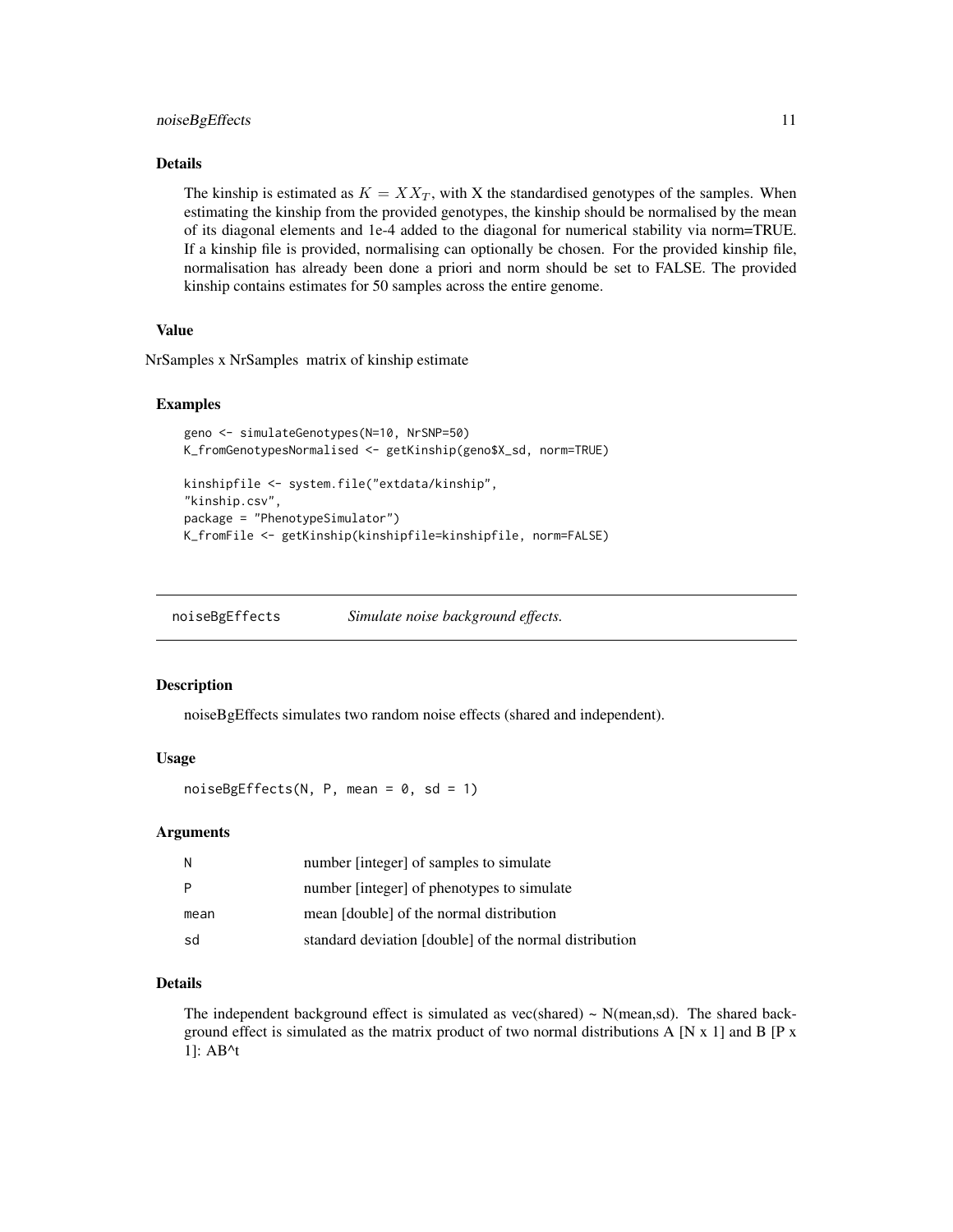#### <span id="page-11-0"></span>Value

named list of shared background noise effects (shared: [N x P] matrix) and independent background noise effects (independent: [N x P] matrix)

#### Examples

noiseBG <- noiseBgEffects(N=100, P=20, mean=2)

<span id="page-11-1"></span>noiseFixedEffects *Simulate noise fixed effects.*

#### Description

noiseFixedEffects simulates a number of fixed noise effects (confounders). Confounders can have effects across all traits (shared) or to a number of traits only (independent); the proportion of independent confounders from the total of simulated confounders can be chosen via pIndependentConfounders. The number of traits that are associated with independent noise effects can be chosen via pTraitIndependentConfounders. Confounders can be simulated as categorical variables or following a binomial , uniform or normal distribution. Effect sizes for the noise effects can be simulated from a uniform or normal distribution. Multiple confounder sets drawn from different distributions/different parameters of the same distribution can be simulated by specifying NrFixedEffects and supplying the respective distribution parameters (\*Confounders and \*Beta) explained below. If a model parameter and its "String' version are provided, i.e. NrConfounders and NrConfoundersStrings, the "String' specification will be used!

#### Usage

```
noiseFixedEffects(N, P, NrFixedEffects = 1, NrConfounders = 10,
  pIndependentConfounders = 0.4, pTraindependentConfounders = 0.2,
  distConfounders = "norm", mConfounders = 0, sdConfounders = 1,
 catConfounders = NULL, probConfounders = NULL, distBeta = "norm",
 mBeta = 0, sdBeta = 1, NrConfoundersString = NULL,
 pIndependentConfoundersString = NULL,
  pTraitIndependentConfoundersString = NULL, distConfoundersString = NULL,
 mConfoundersString = NULL, sdConfoundersString = NULL,
  catConfoundersString = NULL, probConfoundersString = NULL,
  distBetaString = NULL, mBetaString = NULL, sdBetaString = NULL)
```

| N             | number [integer] of samples to simulate                                                                                                                              |
|---------------|----------------------------------------------------------------------------------------------------------------------------------------------------------------------|
| P             | number [integer] of phenotypes to simulate                                                                                                                           |
|               | NrFixedEffects number [integer] of different fixed effects to simulate; allows to simulate fixed<br>effects from different distributions or with differen parameters |
| NrConfounders | vector of number(s) [integer] of confounders to simulate                                                                                                             |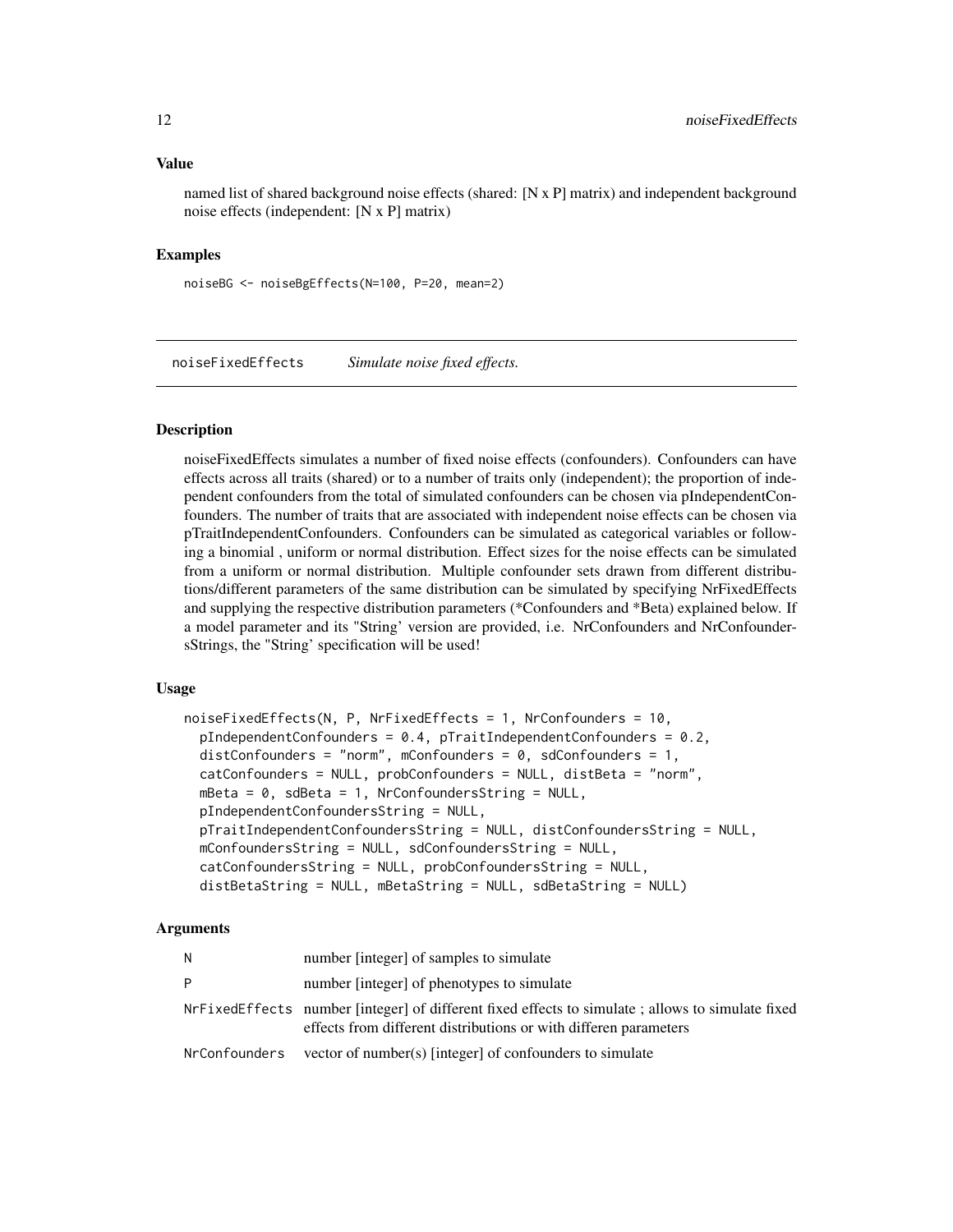| pIndependentConfounders       |                                                                                                                                                                                                                                                   |  |
|-------------------------------|---------------------------------------------------------------------------------------------------------------------------------------------------------------------------------------------------------------------------------------------------|--|
|                               | vector of proportion(s) [double] of noise effects (confounders) to have a trait-<br>independent effect                                                                                                                                            |  |
| pTraitIndependentConfounders  |                                                                                                                                                                                                                                                   |  |
|                               | vector of proportion(s) [double] of traits influenced by independent fixed noise<br>effects                                                                                                                                                       |  |
| distConfounders               |                                                                                                                                                                                                                                                   |  |
|                               | vector of name(s) [string] of distribution to use to simulate confounders; one of<br>"unif", "norm", "bin", "cat_norm", "cat_unif"                                                                                                                |  |
| mConfounders                  | vector of mean/midpoint(s) [double] of normal/uniform distribution for con-<br>founders                                                                                                                                                           |  |
| sdConfounders                 | vector of standard deviation(s)/distance from midpoint(s) [double] of normal/uniform<br>distribution for confounders                                                                                                                              |  |
|                               | catConfounders vector of number(s) of confounder categories [integer]; required if distCon-<br>founders "cat_norm" or "cat_unif"                                                                                                                  |  |
| probConfounders               |                                                                                                                                                                                                                                                   |  |
|                               | vector of probability(s) [double] of binomial confounders (0/1); required if dist-<br>Confounders "bin"                                                                                                                                           |  |
| distBeta                      | vector of name(s) [string] of distribution to use to simulate effect sizes of con-<br>founders; one of "unif" or "norm"                                                                                                                           |  |
| mBeta                         | vector of mean/midpoint [double] of normal/uniform distribution for effect sizes<br>of confounders                                                                                                                                                |  |
| sdBeta                        | vector of standard deviation/distance from midpoint [double] of normal/uniform<br>distribution for effect sizes of confounders                                                                                                                    |  |
| NrConfoundersString           |                                                                                                                                                                                                                                                   |  |
|                               | alternative to NrConfounder, a comma-separated [string] with number(s) [in-<br>teger] of confounders to simulate; typically used when run as command line<br>application                                                                          |  |
| pIndependentConfoundersString |                                                                                                                                                                                                                                                   |  |
|                               | alternative to pIndependentConfounders, a comma-separated [string] with pro-<br>portion(s) [double] of noise effects (confounders) to have a trait-independent<br>effect; typically used when run as command line application                     |  |
|                               | pTraitIndependentConfoundersString                                                                                                                                                                                                                |  |
|                               | alternative to pTraitIndependentConfounders, a comma-separated [string] with<br>proportion(s) [double] of traits influenced by independent fixed noise effects;<br>typically used when run as command line application                            |  |
| distConfoundersString         |                                                                                                                                                                                                                                                   |  |
|                               | alternative to distConfounders, a comma-separated [string] with name(s) [string]<br>of distributions to use to simulate confounders; one of "unif", "norm", "bin",<br>"cat_norm", "cat_unif"; typically used when run as command line application |  |
| mConfoundersString            |                                                                                                                                                                                                                                                   |  |
|                               | alternative to mConfounders, a comma-separated [string] with of mean/midpoint(s)<br>[double] of normal/uniform distribution for confounders; typically used when<br>run as command line application                                               |  |
|                               |                                                                                                                                                                                                                                                   |  |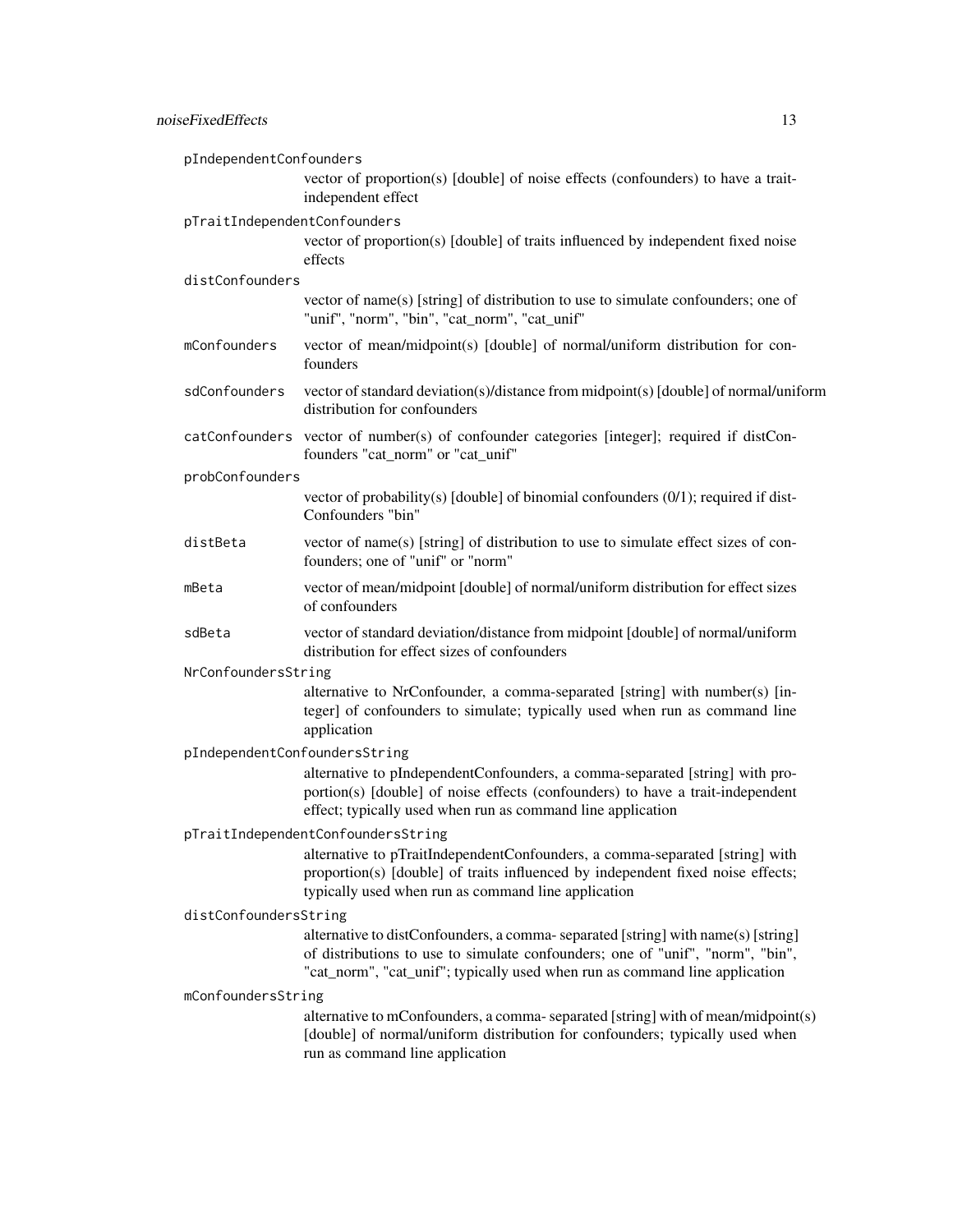<span id="page-13-0"></span>

| sdConfoundersString   |                                                                                                                                                                                                                                       |  |
|-----------------------|---------------------------------------------------------------------------------------------------------------------------------------------------------------------------------------------------------------------------------------|--|
|                       | alternative to sdConfounders, a comma- separated [string] with standard devi-<br>ation(s)/distance from midpoint(s) [double] of normal/uniform distribution for<br>confounders; typically used when run as command line application   |  |
| catConfoundersString  |                                                                                                                                                                                                                                       |  |
|                       | alternative to catConfounders, a comma- separated [string] with the number<br>of confounder categories [integer]; required if distConfounders "cat_norm" or<br>"cat_unif"; typically used when run as command line application        |  |
| probConfoundersString |                                                                                                                                                                                                                                       |  |
|                       | alternative to probConfounders, a comma-separated [string] with probability(s)<br>[double] of binomial confounders (0/1); required if distConfounders "bin"; typ-<br>ically used when run as command line application                 |  |
| distBetaString        | alternative to distBeta, a comma-separated [string] with name(s) [string] of dis-<br>tribution to use to simulate effect sizes of confounders; one of "unif" or "norm";<br>typically used when run as command line application        |  |
| mBetaString           | alternative to mBeta, a comma-separated [string] with means/midpoints [dou-<br>ble] of normal/uniform distribution for effect sizes of confounders; typically<br>used when run as command line application                            |  |
| sdBetaString          | alternative to sdBeta, a comma-separated [string] with standard deviation/distance<br>from midpoint [double] of normal/uniform distribution for effect sizes of con-<br>founders; typically used when run as command line application |  |
|                       |                                                                                                                                                                                                                                       |  |

#### Value

named list of shared fixed noise effects (shared: [N x P] matrix), independent fixed noise effects (independent: [N x P] matrix), the causal SNPs named by having a shared or independent effect (cov: [NrConfounders x N] matrix) and the simulated effect sizes of the confounders (cov\_effect: [P x NrConfounders] dataframe)

#### See Also

#### [simulateDist](#page-22-1)

```
# fixed noise effect with default setting
noiseFE <- noiseFixedEffects(P=5, N=20)
# 1 categorical fixed noise effect with uniform distribution of the
# categories
noiseFE_catUnif <- noiseFixedEffects(P=10, N=20, NrConfounders=1,
distConfounders="cat_unif", catConfounders=3)
# 10 fixed noise effect with uniform distribution between 1 and 5 (3 +/- 2)
# categories
noiseFE_uniformConfounders_normBetas <- noiseFixedEffects(P=10, N=20,
```

```
NrConfounders=10, distConfounders="unif", mConfounders=3, sdConfounders=2,
distBeta="norm", sdBeta=2)
```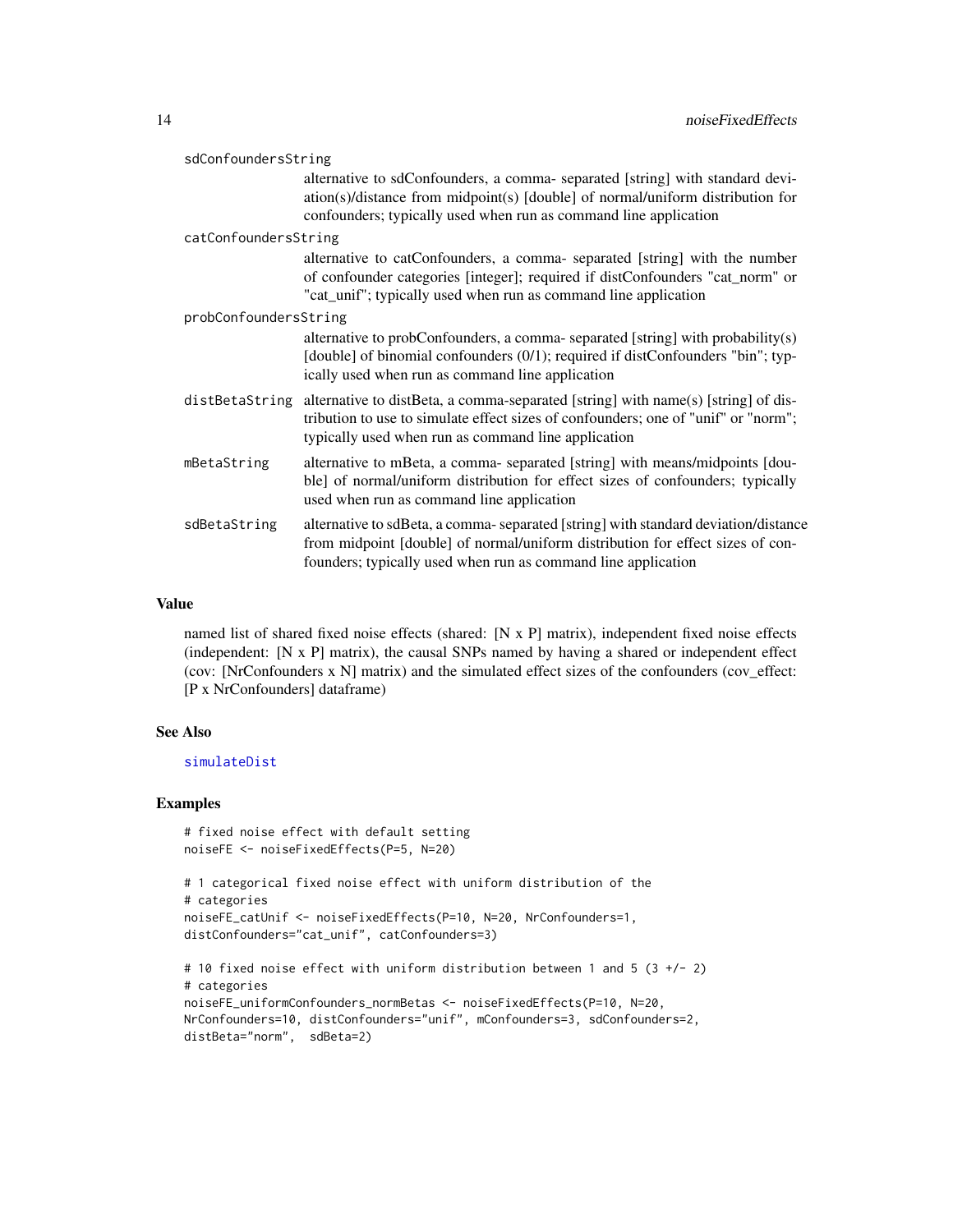#### <span id="page-14-0"></span>PhenotypeSimulator 15

```
# 4 fixed noise effect with binomial distribution with p=0.2
noiseFE_binomialConfounders_uniformBetas <- noiseFixedEffects(P=10, N=20,
NrConfounders=4, distConfounders="bin", probConfounders=0.2, distBeta="norm",
sdBeta=2)
# 4 fixed noise effect with 2 binomial confounders and 2 normally
# distributed confounders
noiseFE_binomialandNormalConfounders <- noiseFixedEffects(P=10, N=20,
NrFixedEffects=2, NrConfounders=c(2,2), distConfounders=c("bin", "norm"),
probConfounders=0.2)
```

| PhenotypeSimulator | PhenotypeSimulator: A package for simulating phenotypes from dif- |
|--------------------|-------------------------------------------------------------------|
|                    | ferent genetic and noise components                               |

#### Description

PhenotypeSimulator: A package for simulating phenotypes from different genetic and noise components

read\_lines *Scan file for specific line numbers*

#### Description

Scan file for specific line numbers

#### Usage

```
read_lines(filename, lines, sep = "\n")
```

| filename | /path/to/chromosomefile [string]            |
|----------|---------------------------------------------|
| lines    | vector of line numbers [integer] to be read |
| sep      | [string] end-of-line delimiter              |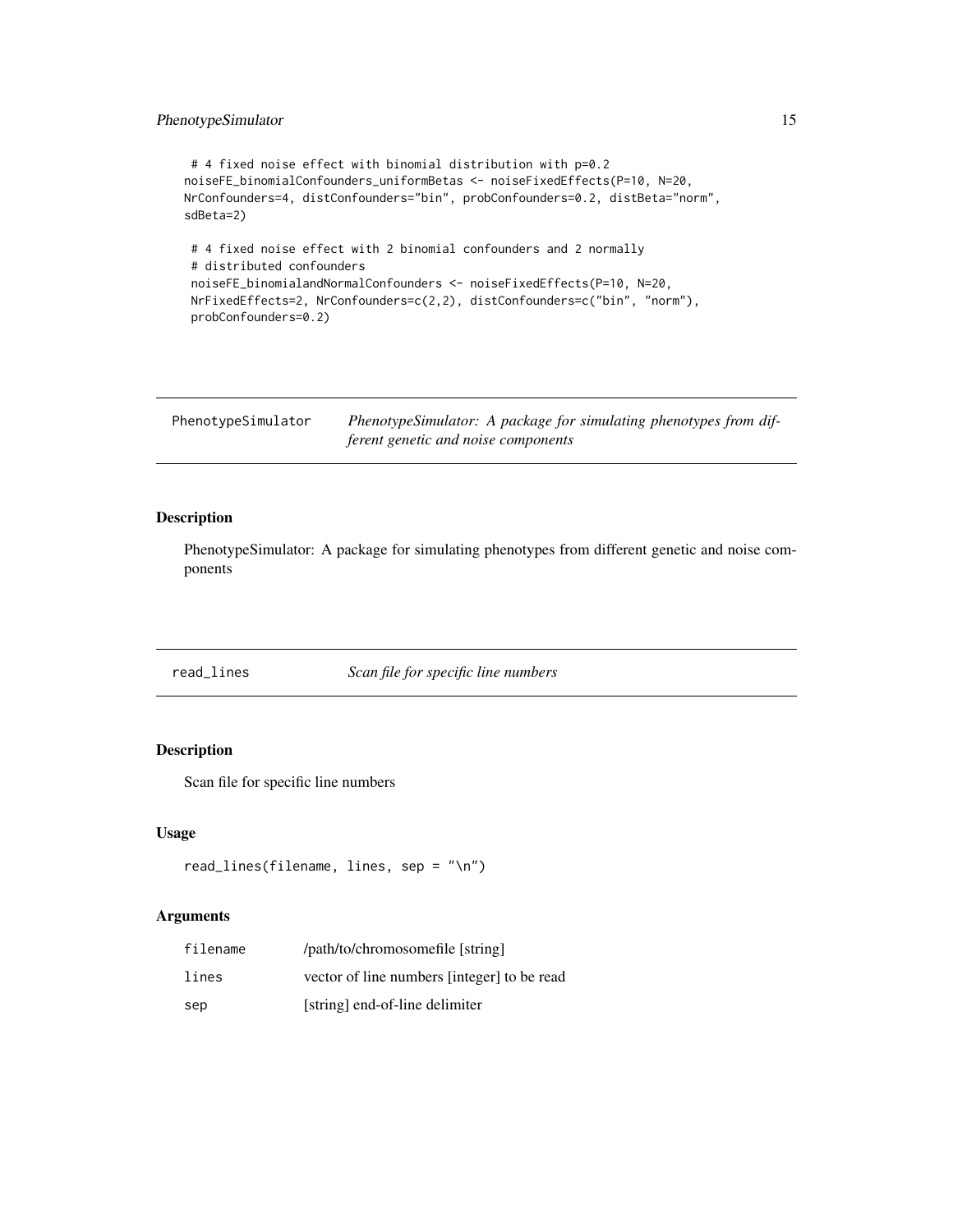<span id="page-15-1"></span><span id="page-15-0"></span>

#### Description

The function scales the specified phenotype component such that the average column variance is equal to the user-specified proportion of variance.

#### Usage

rescaleVariance(component, propvar)

#### Arguments

| component | numeric $[N \times P]$ phenotype matrix where N are the number of observations and<br>P numer of phenotypes |
|-----------|-------------------------------------------------------------------------------------------------------------|
| propvar   | numeric specifying the proportion of variance that should be explained by this<br>phenotype component       |

#### Value

component\_scaled numeric  $[N \times P]$  phenotype matrix if propvar  $!= 0$  or NULL

#### Examples

```
x \leftarrow \text{matrix}(rnorm(100), nc=10)x_scaled <- rescaleVariance(x, propvar=0.4)
```
<span id="page-15-2"></span>runSimulation *Run phenotype simulation.*

#### Description

runSimulation wraps around the phenotype component functions (genFixedEffects , genBgEffects, noiseBgEffects, noiseFixedEffects and correlatedBgEffects) and combines the simulated phenotype components via create phenotype.

#### Usage

```
runSimulation(N = 1000, P = 10, tNrSNP = 5000, cNrSNP = 20,
 NrConfounders = 10, seed = 219453, chr_string = NULL, chr = NULL,
 NrChrCausal = NULL, genVar = NULL, h2s = NULL, theta = 0.8,
 h2bg = NULL, eta = 0.8, noiseVar = NULL, rho = NULL, delta = NULL,
 gamma = 0.8, phi = NULL, alpha = 0.8, sampleID = "ID_",
 phenoID = "Trait_", genoFilePrefix = NULL, genoFileSuffix = NULL,
  genoFileDelimiter = ",", kinshipfile = NULL, kinshipHeader = TRUE,
```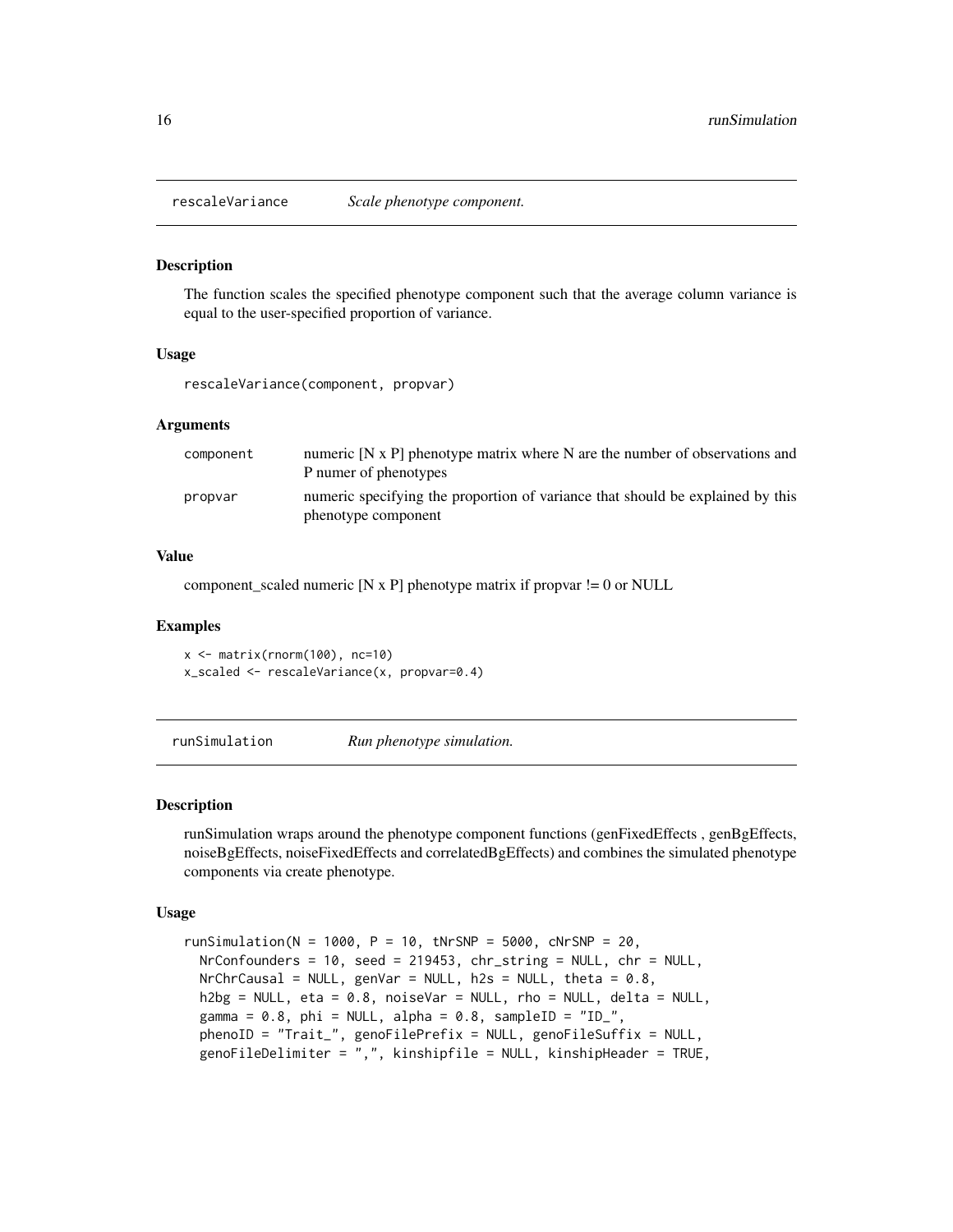#### runSimulation 17

```
kinshipDelimiter = ",", normalise = TRUE, standardise = TRUE,
NrFixedEffects = 1, distConfounders = "norm", mConfounders = \theta,
sdConfounders = 1, catConfounders = NULL, probConfounders = NULL,
distBeta = "norm", mBeta = 0, sdBeta = 1,
pIndependentConfounders = 0.4, pTraitIndependentConfounders = 0.2,
pcorr = 0.8, meanNoiseBg = 0, sdNoiseBg = 1, SNPfrequencies = c(0.1,0.2, 0.4), SNPfrequencyString = NULL, pIndependentGenetic = 0.4,
pTraitIndependentGenetic = 0.2, NrConfoundersString = NULL,
pIndependentConfoundersString = NULL,
pTraitIndependentConfoundersString = NULL, distConfoundersString = NULL,
mConfoundersString = NULL, sdConfoundersString = NULL,
catConfoundersString = NULL, probConfoundersString = NULL,
distBetaString = NULL, mBetaString = NULL, sdBetaString = NULL,
verbose = TRUE)
```

| N                 | number [integer] of samples to simulate                                                                                                                                                                                                        |
|-------------------|------------------------------------------------------------------------------------------------------------------------------------------------------------------------------------------------------------------------------------------------|
| P                 | number [integer] of phenotypes to simulate                                                                                                                                                                                                     |
| tNrSNP            | total number [integer] of SNPs to simulate; these SNPs are used for kinship<br>estimation                                                                                                                                                      |
| <b>cNrSNP</b>     | number [integer] of causal SNPs; used as genetic fixed effects                                                                                                                                                                                 |
| NrConfounders     | number [integer] of confounders; used as noise fixed effects                                                                                                                                                                                   |
| seed              | seed [integer] to initiate random number generation                                                                                                                                                                                            |
| chr_string        | alternative to chr, a [string] with chromosomes separated by comma; most often<br>used when run as a command line application.                                                                                                                 |
| chr               | numeric vector of chromosomes to chose NrCausalSNPs from; only used when<br>external genotype data is provided i.e. is null(genoFilePrefix) $==$ FALSE                                                                                         |
| NrChrCausal       | Number [integer] of causal chromosomes to chose NrCausalSNPs from (as op-<br>posed to the actual chromosomes to chose from via chr 'chr_string); only used<br>when external genotype data is provided i.e. is null(genoFilePrefix) = $FALSE$ . |
| genVar            | Proportion [double] of total genetic variance                                                                                                                                                                                                  |
| h2s               | Proportion [double] of gentic variance of fixed effects                                                                                                                                                                                        |
| theta             | Proportion [double] of variance of shared fixed genetic effects                                                                                                                                                                                |
| h <sub>2</sub> bg | Proportion [double] of genetic variance of background effects; either h2s or<br>h2bg have to be specified and $h2s + h2bg = 1$                                                                                                                 |
| eta               | Proportion [double] of variance of shared bg genetic effects                                                                                                                                                                                   |
| noiseVar          | Proportion [double] of total noise variance                                                                                                                                                                                                    |
| rho               | Proportion [double] of noise variance of correlated effects; sum of rho, delta and<br>phi cannot be greater than 1                                                                                                                             |
| delta             | Proportion [double] of noise variance of fixed effects; sum of rho, delta and phi<br>cannot be greater than 1                                                                                                                                  |
| gamma             | Proportion [double] of variance of shared fixed noise effects                                                                                                                                                                                  |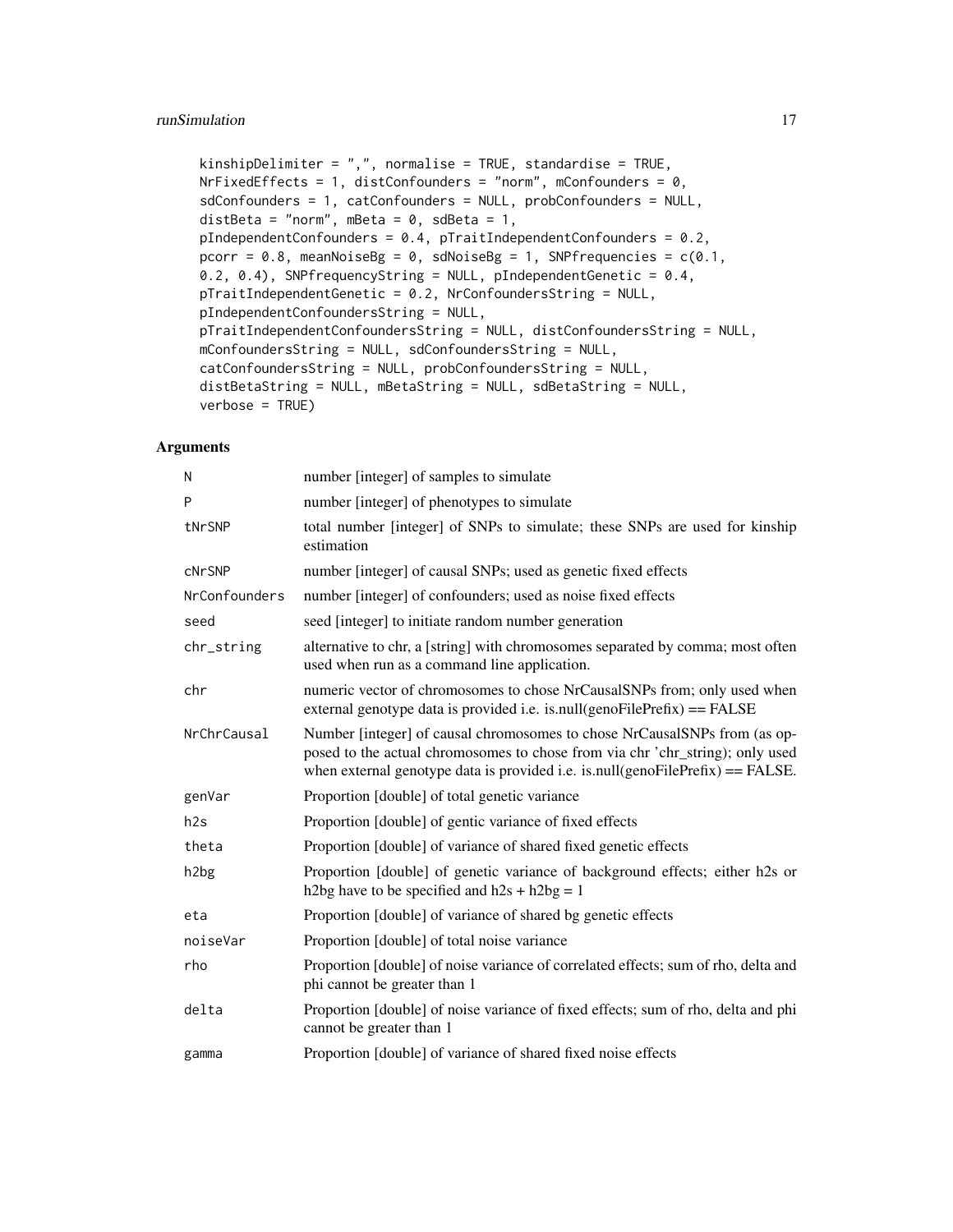| phi                          | Proportion [double] of noise variance of background effects; sum of rho, delta<br>and phi cannot be greater than 1                                                    |
|------------------------------|-----------------------------------------------------------------------------------------------------------------------------------------------------------------------|
| alpha                        | Variance [double] of shared bg noise effect                                                                                                                           |
| sampleID                     | prefix [string] for naming samples (followed by sample number from 1 to N)                                                                                            |
| phenoID                      | prefix [string] for naming traits (followed by trait number from 1 to P)                                                                                              |
|                              | genoFilePrefix path/to/chromosome-wise-genotype-file-ending-before-"chrChromosomeNum-<br>ber" [string]                                                                |
|                              | genoFileSuffix [string] following chromosome number including .fileformat (e.g. ".csv")                                                                               |
| genoFileDelimiter            |                                                                                                                                                                       |
|                              | field separator [string] of genotype file                                                                                                                             |
| kinshipfile                  | path/to/kinshipfile [string] to be read; either X or kinshipfile must be provided                                                                                     |
| kinshipHeader                | [boolean], if TRUE kinship file has header information                                                                                                                |
| kinshipDelimiter             |                                                                                                                                                                       |
|                              | field separator [string] of kinship file                                                                                                                              |
| normalise                    | [boolean], if TRUE kinship matrix will be normalised by the mean of its diago-<br>nal elements and 1e-4 added to the diagonal for numerical stability                 |
| standardise                  | [boolean], if TRUE standardised genotypes will be returned                                                                                                            |
|                              | NrFixedEffects number [integer] of different fixed effects to simulate; allows to simulate fixed<br>effects from different distributions or with different parameters |
| distConfounders              |                                                                                                                                                                       |
|                              | name [string] of distribution to use to simulate confounders; one of "unif",<br>"norm", "bin", "cat_norm", "cat_unif"                                                 |
| mConfounders                 | mean/midpoint [double] of normal/uniform distribution for confounders                                                                                                 |
| sdConfounders                | standard deviation/extension from midpoint [double] of normal/uniform distri-<br>bution for confounders                                                               |
|                              | catConfounders confounder categories [factor]; required if distConfounders "cat_norm" or "cat_unif"                                                                   |
| probConfounders              |                                                                                                                                                                       |
|                              | probability [double] of binomial confounders (0/1); required if distConfounders<br>"bin"                                                                              |
| distBeta                     | name [string] of distribution to use to simulate effect sizes of confounders; one<br>of "unif" or "norm"                                                              |
| mBeta                        | mean/midpoint [double] of normal/uniform distribution for effect sizes of con-<br>founders                                                                            |
| sdBeta                       | standard deviation/extension from midpoint [double] of normal/ uniform distri-<br>bution for effect sizes of confounders                                              |
| pIndependentConfounders      |                                                                                                                                                                       |
|                              | Proportion [double] of noise effects (confounders) to have a trait-independent<br>effect                                                                              |
| pTraitIndependentConfounders |                                                                                                                                                                       |
|                              | Proportion [double] of traits influenced by independent fixed noise effects                                                                                           |
| pcorr                        | Correlation [double] between phenotypes                                                                                                                               |
| meanNoiseBg                  | mean [double] of the normal distribution for noise bg effects                                                                                                         |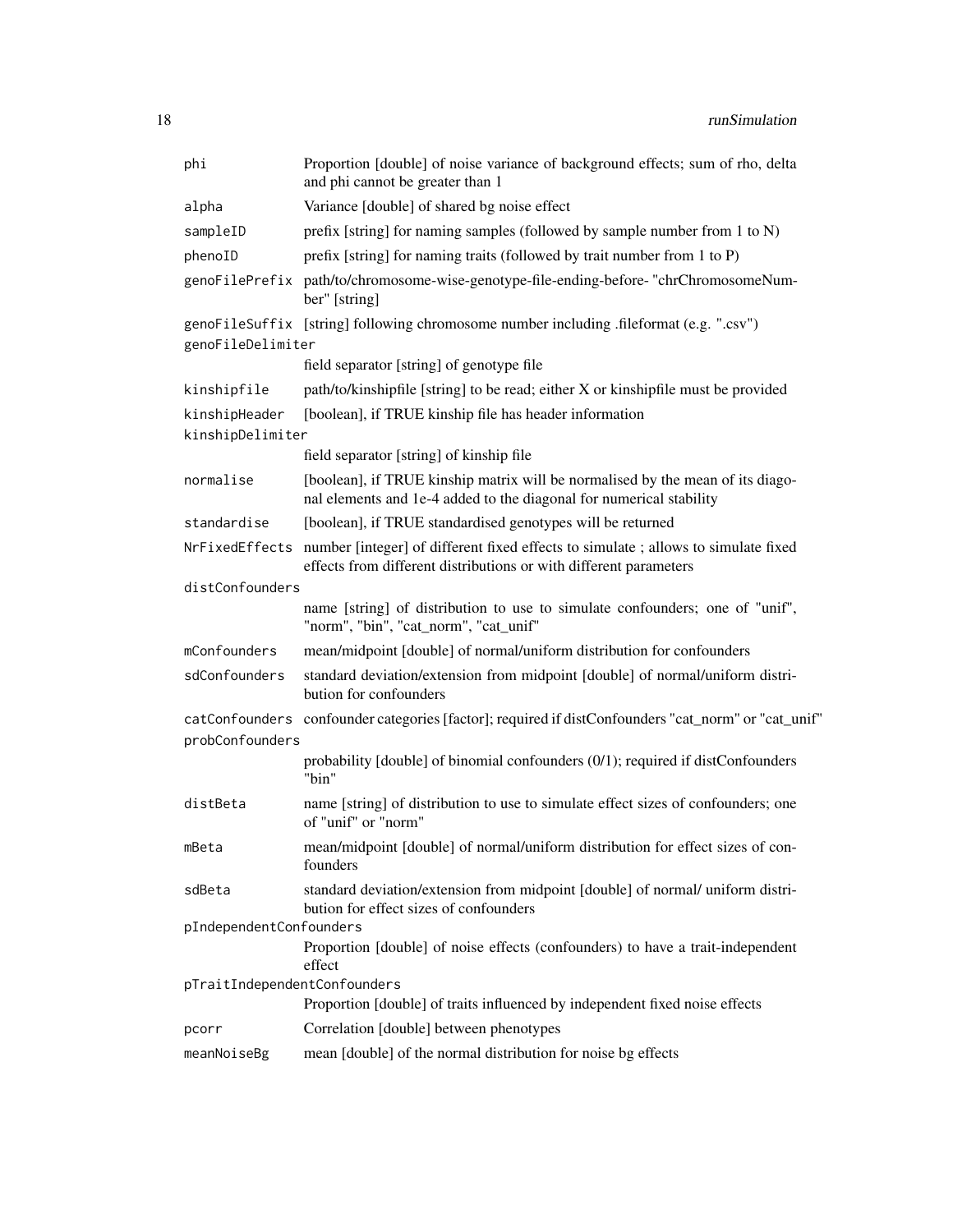## runSimulation 19

| sdNoiseBg                     | standard deviation [double] of the normal distribution for noise bg effects                                                                                                                                                                                         |
|-------------------------------|---------------------------------------------------------------------------------------------------------------------------------------------------------------------------------------------------------------------------------------------------------------------|
|                               | SNPfrequencies vector of allele frequencies [double] from which to sample                                                                                                                                                                                           |
| SNPfrequencyString            |                                                                                                                                                                                                                                                                     |
|                               | alternative to a frequencies vector, a [string] with frequencies separated by comma                                                                                                                                                                                 |
| pIndependentGenetic           |                                                                                                                                                                                                                                                                     |
|                               | Proportion [double] of genetic effects (SNPs) to have a trait-independent fixed<br>effect                                                                                                                                                                           |
| pTraitIndependentGenetic      |                                                                                                                                                                                                                                                                     |
|                               | Proportion [double] of traits influenced by independent fixed genetic effects                                                                                                                                                                                       |
| NrConfoundersString           |                                                                                                                                                                                                                                                                     |
|                               | alternative to NrConfounder, a comma-separated [string] with number(s) [in-<br>teger] of confounders to simulate; typically used when run as command line<br>application                                                                                            |
| pIndependentConfoundersString |                                                                                                                                                                                                                                                                     |
|                               | alternative to pIndependentConfounders, a comma-separated [string] with pro-<br>portion(s) [double] of noise effects (confounders) to have a trait-independent<br>effect; typically used when run as command line application<br>pTraitIndependentConfoundersString |
|                               | alternative to pTraitIndependentConfounders, a comma-separated [string] with                                                                                                                                                                                        |
|                               | proportion(s) [double] of traits influenced by independent fixed noise effects;<br>typically used when run as command line application                                                                                                                              |
| distConfoundersString         |                                                                                                                                                                                                                                                                     |
|                               | alternative to distConfounders, a comma-separated [string] with name(s) [string]<br>of distributions to use to simulate confounders; one of "unif", "norm", "bin",<br>"cat_norm", "cat_unif"; typically used when run as command line application                   |
| mConfoundersString            |                                                                                                                                                                                                                                                                     |
|                               | alternative to mConfounders, a comma-separated [string] with of mean/midpoint(s)<br>[double] of normal/uniform distribution for confounders; typically used when<br>run as command line application                                                                 |
| sdConfoundersString           |                                                                                                                                                                                                                                                                     |
|                               | alternative to sdConfounders, a comma- separated [string] with standard devi-<br>ation(s)/distance from midpoint(s) [double] of normal/uniform distribution for<br>confounders; typically used when run as command line application                                 |
| catConfoundersString          |                                                                                                                                                                                                                                                                     |
|                               | alternative to catConfounders, a comma-separated [string] with the number<br>of confounder categories [integer]; required if distConfounders "cat_norm" or<br>"cat_unif"; typically used when run as command line application                                       |
| probConfoundersString         |                                                                                                                                                                                                                                                                     |
|                               | alternative to probConfounders, a comma- separated [string] with probability(s)<br>[double] of binomial confounders (0/1); required if distConfounders "bin"; typ-<br>ically used when run as command line application                                              |
| distBetaString                | alternative to distBeta, a comma-separated [string] with name(s) [string] of dis-<br>tribution to use to simulate effect sizes of confounders; one of "unif" or "norm";<br>typically used when run as command line application                                      |
| mBetaString                   | alternative to mBeta, a comma- separated [string] with means/midpoints [dou-<br>ble] of normal/uniform distribution for effect sizes of confounders; typically<br>used when run as command line application                                                         |
|                               |                                                                                                                                                                                                                                                                     |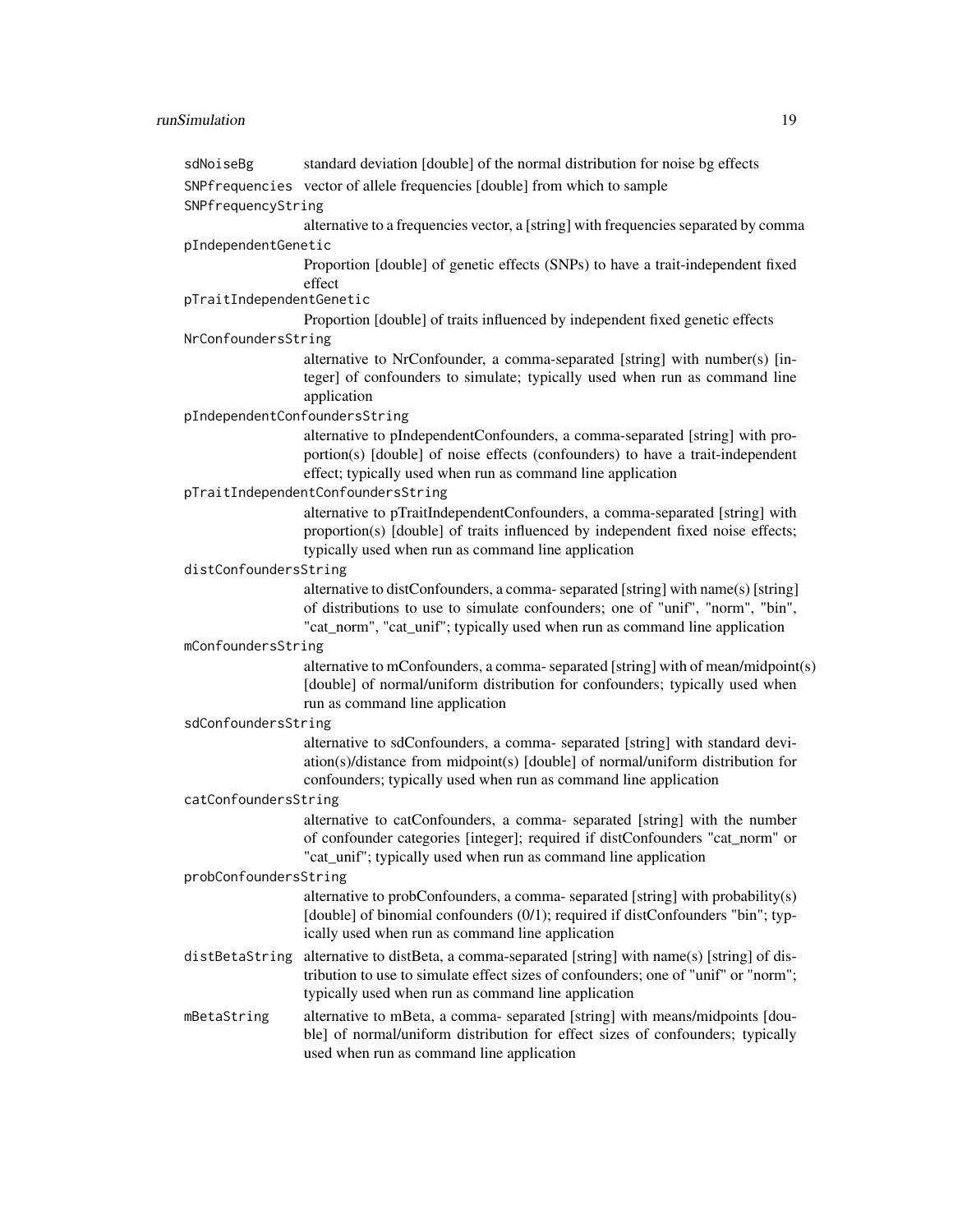<span id="page-19-0"></span>20 savePheno savePheno savePheno savePheno savePheno savePheno savePheno savePheno savePheno savePheno savePheno savePheno savePheno savePheno savePheno savePheno savePheno savePheno savePheno savePheno savePheno savePheno

| sdBetaString | alternative to sdBeta, a comma-separated [string] with standard deviation/distance |
|--------------|------------------------------------------------------------------------------------|
|              | from midpoint [double] of normal/uniform distribution for effect sizes of con-     |
|              | founders; typically used when run as command line application                      |
| verbose      | [boolean]; if TRUE, progress info is printed to standard out                       |

#### Value

named list of absolute levels of variance explained by each phenotype component (varComponents), the scaled phenotype components (phenoComponents) and and parameters used for phenotype setup and labeling (setup)

#### See Also

[createPheno](#page-3-1), which this function wraps

#### Examples

```
# simulate phenotype of 100 samples, 10 traits from genetic and noise
# background effects, with variance explained of 0.2 and 0.8 respectively
genVar = 0.2simulatedPhenotype <- runSimulation(N=100, P=5, cNrSNP=10,
genVar=genVar, h2s=1, phi=1)
```
<span id="page-19-1"></span>savePheno *Save final phenotype and phenotype components.*

#### Description

savePheno saves model setup parameters and simulated genotypes to the specified directories. Requires a simulatedData list which is the output of either [runSimulation](#page-15-2) or [createPheno](#page-3-1)

#### Usage

```
savePheno(simulatedData, directoryGeno, directoryPheno,
 sample_subset_vec = NULL, pheno_subset_vec = NULL,
 sample_subset_string = NULL, pheno_subset_string = NULL,
 outstring = NULL, saveAsTable = TRUE, saveAsRDS = FALSE,
 saveAsPlink = FALSE, verbose = TRUE)
```

| simulatedData | named list of i) dataframe of proportion of variance explained for each com-                                                                        |
|---------------|-----------------------------------------------------------------------------------------------------------------------------------------------------|
|               | ponent (varComponents), ii) a named list with the simulated phenotype com-                                                                          |
|               | ponents (phenoComponents) and iii) a named list of parameters describing the                                                                        |
|               | model setup (setup); obtained from either run Simulation or createPheno                                                                             |
| directoryGeno | absolute path (no tilde expansion) to parent directory [string] where genotypes<br>from simulations should be saved [needs user writing permission] |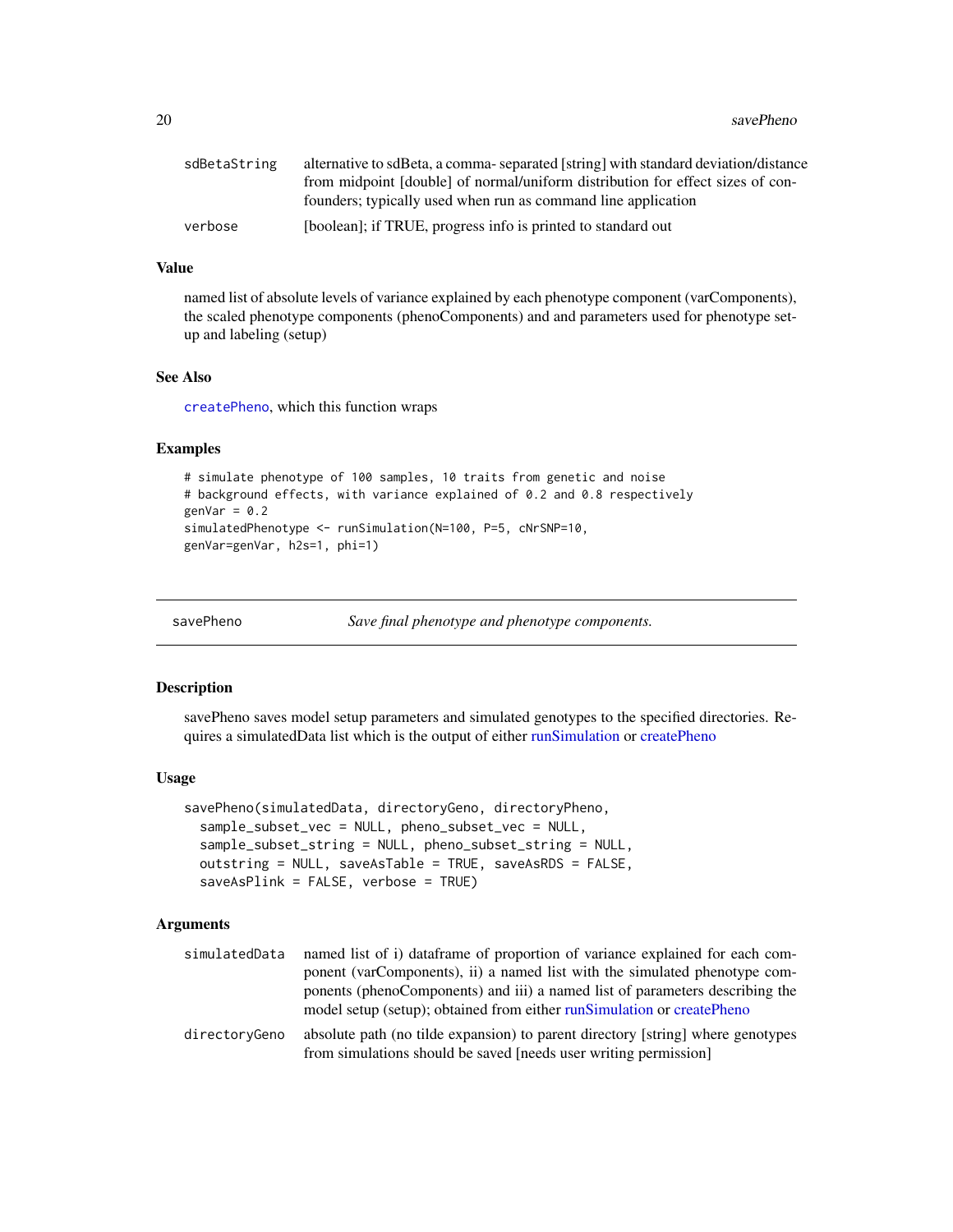#### <span id="page-20-0"></span>setModel 21

|                      | directoryPheno absolute path (no tilde expansion) to parent directory [string] where final pheno-                                                        |
|----------------------|----------------------------------------------------------------------------------------------------------------------------------------------------------|
|                      | type and phenotype components from simulations should be saved [needs user                                                                               |
|                      | writing permission]                                                                                                                                      |
| sample_subset_vec    |                                                                                                                                                          |
|                      | optional vector of sample subset sizes [integer]; if provided, draws subsets of<br>samples out of the total simulated dataset and saves them separately  |
| pheno_subset_vec     |                                                                                                                                                          |
|                      | optional vector of phenotype subset sizes [integer] if provided, draws subsets of<br>traits out of the total simulated dataset and saves them separately |
| sample_subset_string |                                                                                                                                                          |
|                      | optional [string] of comma-separated numbers e.g. "50,100,500"; alternative to<br>sample_subset_vec, typically used when run as command line application |
| pheno_subset_string  |                                                                                                                                                          |
|                      | optional [string] of comma-separated numbers e.g. "10,50,80"; alternative to<br>pheno_subset_vec, typically used when run as command line application    |
| outstring            | optional name [string] of subdirectory (in relation to directoryPheno/directoryGeno)<br>to save set-up independent simulation results                    |
| saveAsTable          | [boolean] if TRUE, data will be saved as .csv                                                                                                            |
| saveAsRDS            | [boolean] if TRUE, data will be saved as .RDS; at least one of 'saveAsTable' or<br>'saveAsRDS' has to be TRUE, both can be TRUE                          |
| saveAsPlink          | [boolean] if TRUE, simulated genotype data will be additionally be saved in<br>binary PLINK format: .bed, .bim and .fam                                  |
| verbose              | [boolean]; if TRUE, progress info is printed to standard out                                                                                             |

#### Value

list of paths [strings] to final output phenotype (directoryPheno) and genotype (directoryGeno) directories. If outstring or subset settings not NULL, these directories will be subdirectories of the input phenotype and genotype directories.

#### Examples

```
simulatedPhenotype <- runSimulation(N=100, P=5, cNrSNP=10,
genVar=0.2, h2s=1, phi=1)
#not run
#outputdir <- savePheno(simulatedPhenotype, directoryGeno="/path/to/dir/",
#directoryPheno="/path/to/dir/", outstring="Date_simulation",
#saveAsPlink=TRUE)
```
setModel *Set simulation model.*

#### Description

Based on parameters provided, this function sets the name for the phenotype simulation. The model name is needed downstream for phenotype component simulations, but can also be set manually.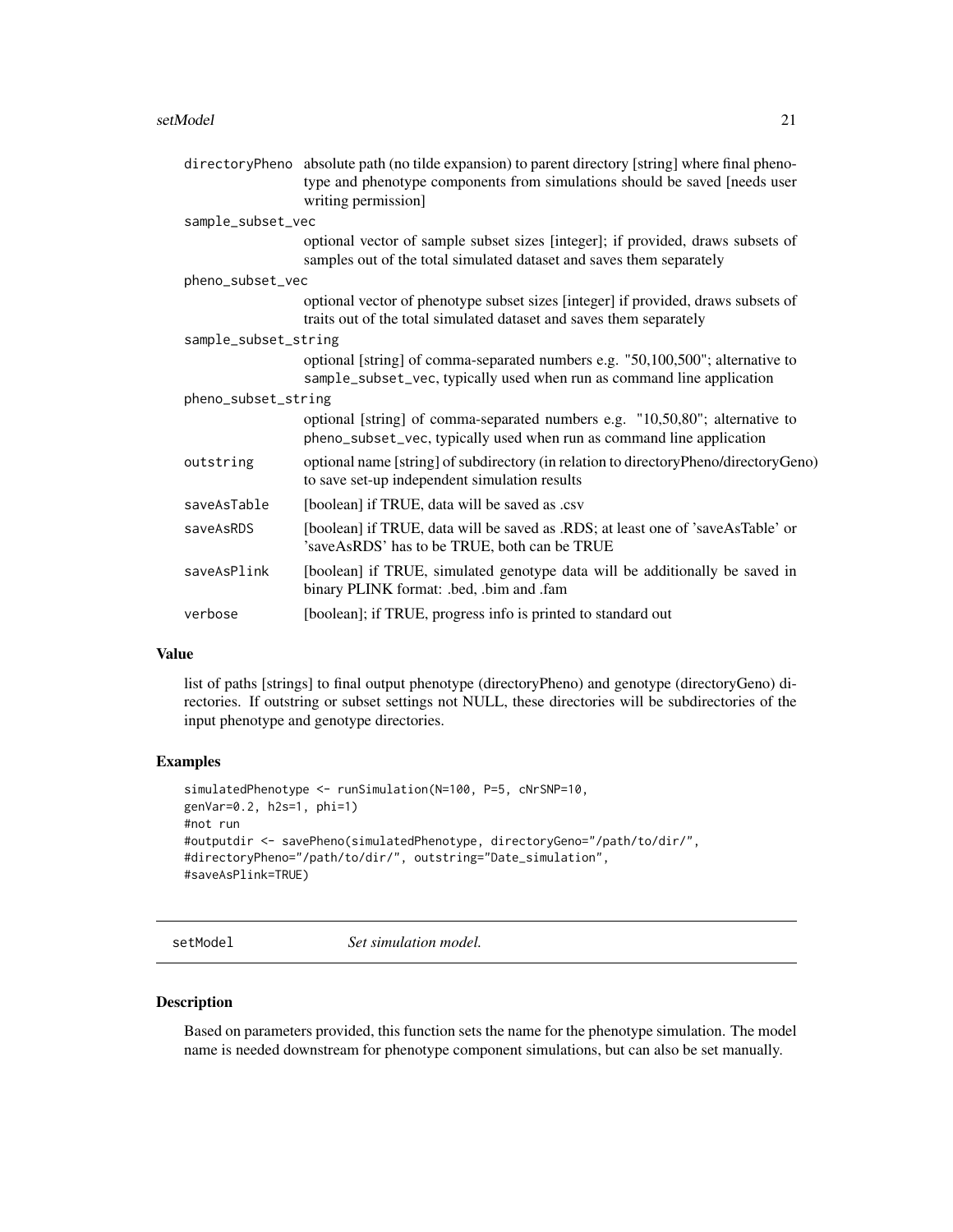#### Usage

```
setModel(genVar = NULL, h2s = NULL, theta = 0.8, h2bg = NULL,eta = 0.8, noiseVar = NULL, delta = NULL, gamma = 0.8, rho = NULL,
 phi = NULL, alpha = 0.8, pcorr = 0.6, pIndependentConfounders = 0.4,
 pTraitIndependentConfounders = 0.2, pIndependentGenetic = 0.4,
 pTraindependentGenetic = 0.2, v = TRUE)
```
#### Arguments

| genVar                       | Total genetic variance [double]                                                           |  |
|------------------------------|-------------------------------------------------------------------------------------------|--|
| h2s                          | Proportion [double] of variance of fixed genetic effects                                  |  |
| theta                        | Proportion [double] of variance of shared fixed genetic effects                           |  |
| h <sub>2</sub> bg            | Proportion [double] of variance of random genetic effects                                 |  |
| eta                          | Proportion [double] of variance of shared bg genetic effects                              |  |
| noiseVar                     | Total genetic variance [double]                                                           |  |
| delta                        | Proportion [double] of fixed noise variance                                               |  |
| gamma                        | Proportion [double] of variance of shared fixed noise effects                             |  |
| rho                          | Proportion [double] of variance of correlated noise effects                               |  |
| phi                          | Proportion [double] of variance of background noise effects                               |  |
| alpha                        | Proportion [double] of Variance of shared bg noise effect                                 |  |
| pcorr                        | Correlation [double] between phenotypes                                                   |  |
| pIndependentConfounders      | Proportion [double] of noise effects (confounders) to have a trait-independent<br>effect  |  |
| pTraitIndependentConfounders |                                                                                           |  |
|                              | Proportion [double] of traits influenced by independent fixed noise effects               |  |
| pIndependentGenetic          |                                                                                           |  |
|                              | Proportion [double] of genetic effects (SNPs) to have a trait-independent fixed<br>effect |  |
| pTraitIndependentGenetic     |                                                                                           |  |
|                              | Proportion [double] of traits influenced by independent fixed genetic effects             |  |
| v                            | [boolean]; if TRUE, progress info is printed to standard out                              |  |

#### Value

named list containing the genetic model (modelGenetic) and the noise model (modelNoise). Options are: modelNoise: "nNoise", "noiseFixedOnly", "noiseBgOnly", "noiseCorrelatedOnly", "noise-FixedAndBg","noiseCorrelatedAndBg", "noiseFixedAndCorrelated", "noiseFixedAndBgAndCorrelated" modelGenetic: "noGenetic","geneticBgOnly", "geneticFixedOnly", "geneticFixedAndBg"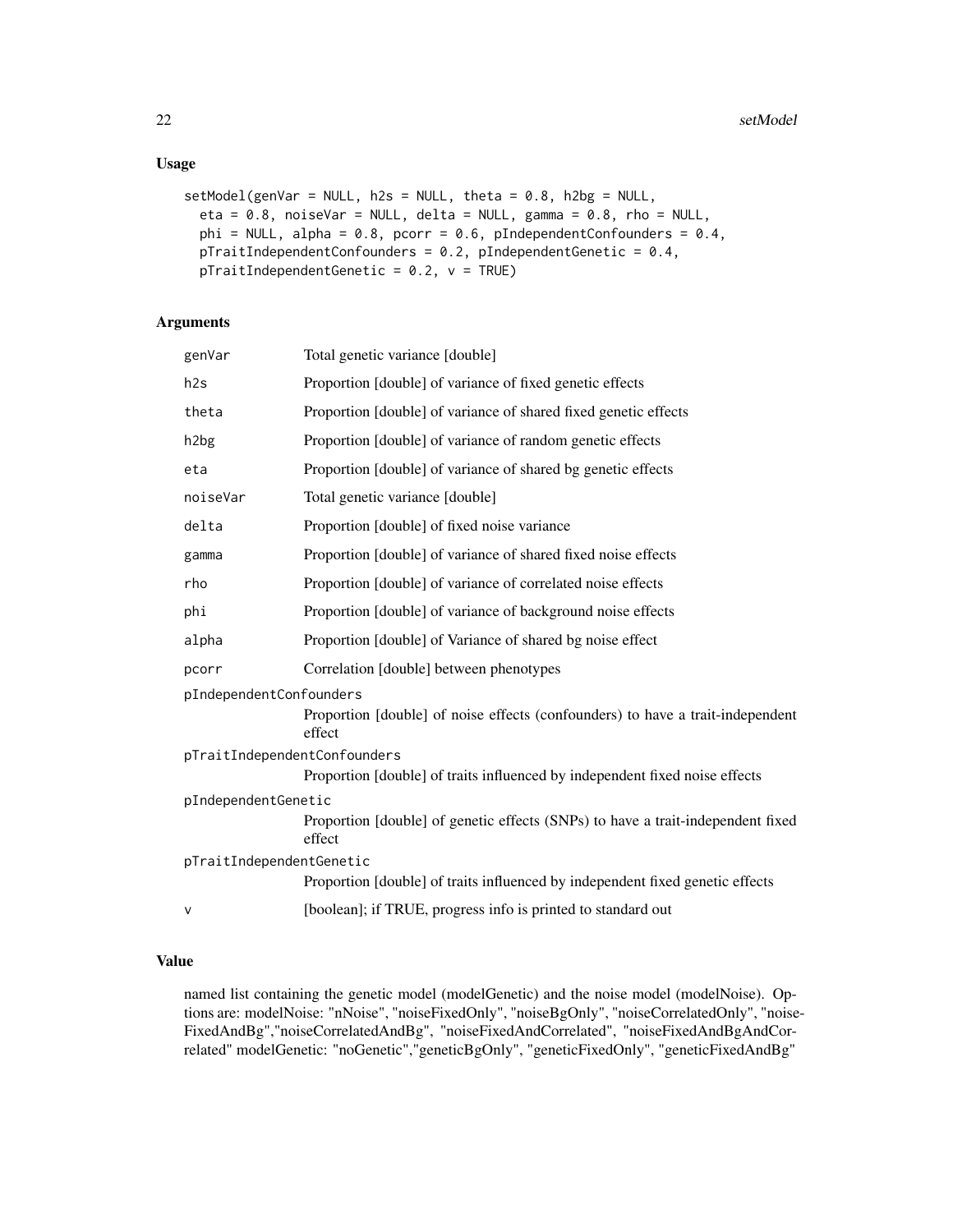#### <span id="page-22-0"></span>simulateDist 23

#### Examples

```
#genetic fixed effects only
model <- setModel(genVar=1, h2s=1)
#genetic fixed and bg effects
model <- setModel(genVar=1, h2s=0.01)
#genetic and noise fixed effects only
model <- setModel(genVar=0.4, h2s=1, delta=1)
```
<span id="page-22-1"></span>simulateDist *Data simulation for different distributions.*

#### Description

Wrapper function to simulate data from different distribution with different parameter settings.

#### Usage

```
simulateDist(x, dist = c("unif", "norm", "bin", "cat_norm", "cat_unif"),
 m = NULL, std = 1, categories = NULL, prob = NULL)
```
#### Arguments

| X          | the number [integer] of observations to simulate                                                                                                                                                                                                                                                                                                                                                                                      |
|------------|---------------------------------------------------------------------------------------------------------------------------------------------------------------------------------------------------------------------------------------------------------------------------------------------------------------------------------------------------------------------------------------------------------------------------------------|
| dist       | name of distribution [string] from which the observations are drawn. 'norm' is<br>the normal distribution, 'unif' the uniform distribution 'bin' the binomial dis-<br>tribution, "cat_norm" samples categorical variables according to a normal dis-<br>tribution and "cat_unif" according to a uniform distribution. For "cat_norm",<br>length(category)/2 is used mean for the normal distribution unless specified oth-<br>erwise. |
| m          | the mean of the normal distribution [double]/the mean between min and max for<br>the uniform distribution [double]/ the rank of the category to be used as mean<br>for "cat_norm" [integer]                                                                                                                                                                                                                                           |
| std        | the standard deviation of the normal distribution or the distance of min/max from<br>the mean for the uniform distribution [double]                                                                                                                                                                                                                                                                                                   |
| categories | number of categories [integer] for simulating categorical variables (for distr="cat_norm"<br>or "cat unif")                                                                                                                                                                                                                                                                                                                           |
| prob       | the probability [double] of success for each trial (for distr="bin")                                                                                                                                                                                                                                                                                                                                                                  |

## Value

numeric vector of length [x] with the sampled values

#### See Also

[runif](#page-0-0), [rnorm](#page-0-0), [rbinom](#page-0-0) for documentation of the underlying distributions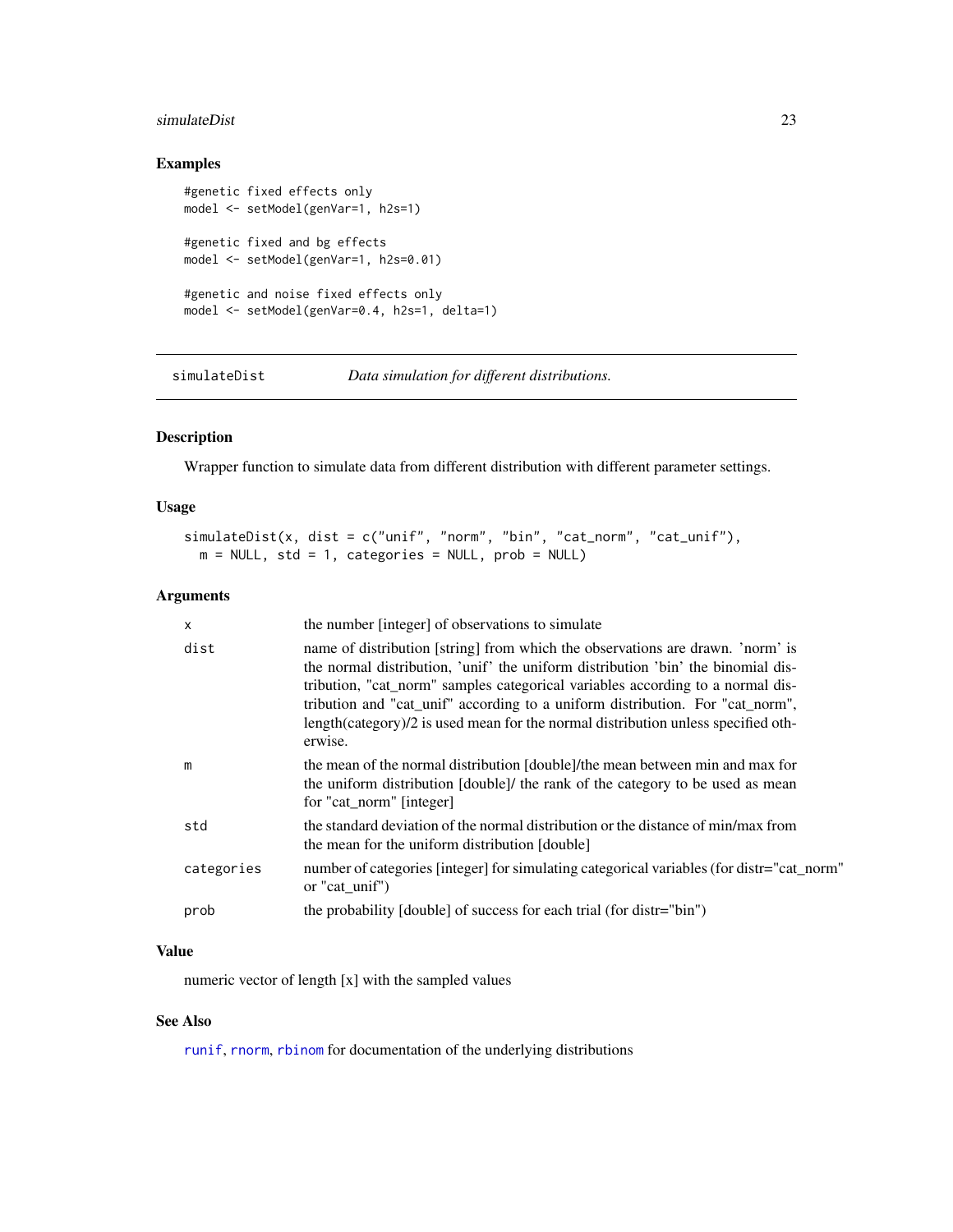#### Examples

```
normal <- simulateDist(x=10, dist="norm", m=2, std=4)
cat_normal <- simulateDist(x=10, dist="cat_norm", categories=5)
cat_uniform <- simulateDist(x=10, dist="cat_unif", categories=5)
uniform <- simulateDist(x=10, dist="unif", m=4, std=1)
binomial <- simulateDist(x=10, dist="bin", prob=0.4)
```
<span id="page-23-1"></span>simulateGenotypes *Simulate bi-allelic genotypes.*

#### Description

Simulate bi-allelic genotypes.

#### Usage

```
simulateGenotypes(N, NrSNP = 5000, frequencies = c(0.1, 0.2, 0.4),
  sampleID = "ID_", verbose = TRUE, frequencyString = NULL)
```
#### Arguments

| N               | number of samples for which to simulate bi-allelelic genotypes                                                                                                 |  |
|-----------------|----------------------------------------------------------------------------------------------------------------------------------------------------------------|--|
| <b>NrSNP</b>    | number of SNPs to simulate                                                                                                                                     |  |
| frequencies     | vector of allele frequencies [double] from which to sample                                                                                                     |  |
| sampleID        | prefix for naming samples (followed by sample number from $1$ to $N$ )                                                                                         |  |
| verbose         | boolean; if TRUE, progress info is printed to standard out                                                                                                     |  |
| frequencyString |                                                                                                                                                                |  |
|                 | alternative to a frequencies vector, a [string] with frequencies separated by comma<br>can be supplied; most often used when run as a command line application |  |

#### Value

list of a [N x NrSNP] matrix of simulated genotypes, [N x NrSNP] matrix of standardised simulated genotypes and vector of sample IDs

#### See Also

[standardiseGenotypes](#page-24-1)

```
N10NrSNP10 <- simulateGenotypes(N=10, NrSNP=10)
N10NrSNP10 <- simulateGenotypes(N=10, NrSNP=10,
frequencyString="0.2,0.3,0.4")
```
<span id="page-23-0"></span>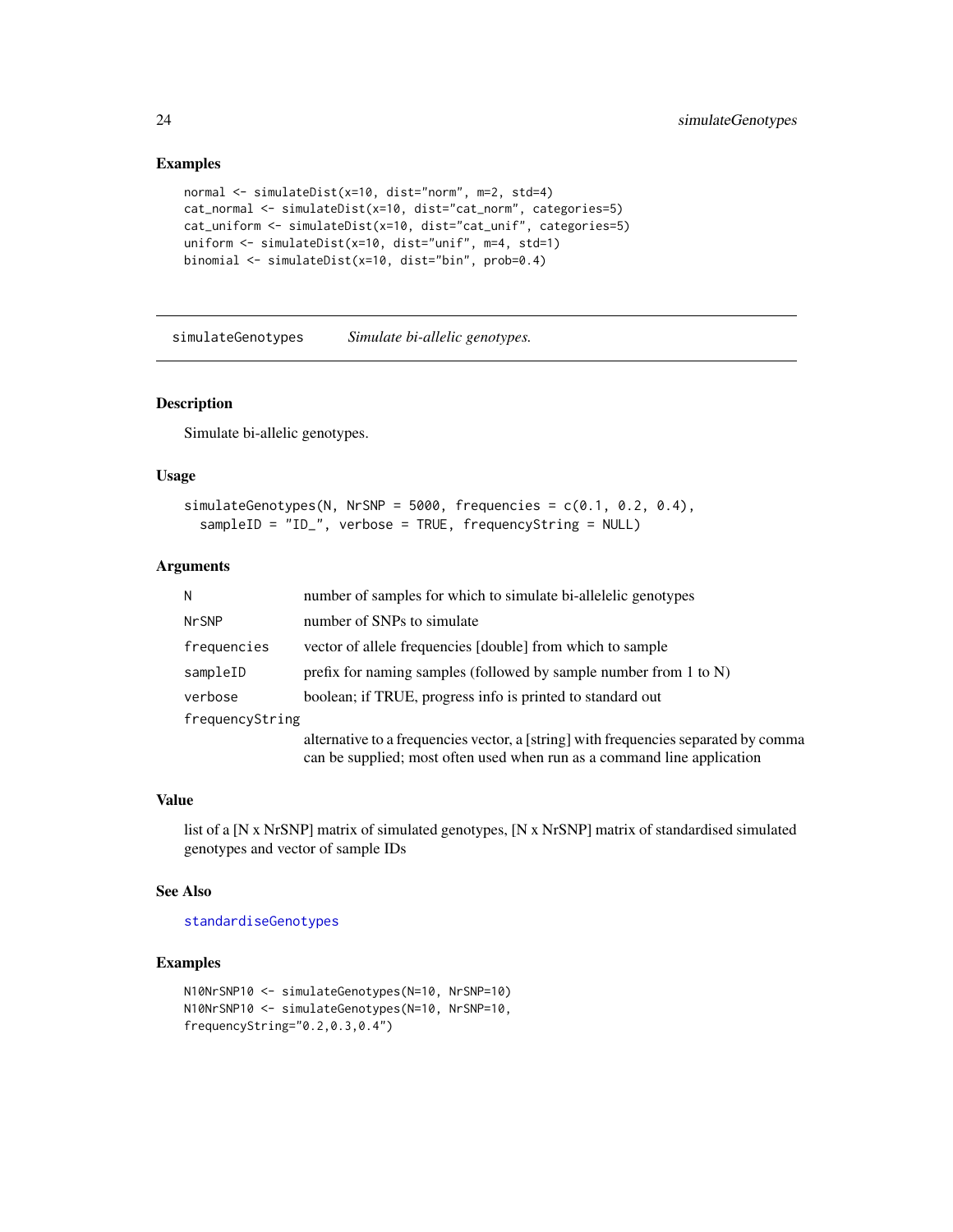<span id="page-24-0"></span>simulatePhenotypes *Command line execution for PhenotypeSimulator*

#### **Description**

simulatePhenotypes runs without arguments. Upon call, it reads command-line parameters and supplies these to [runSimulation](#page-15-2) and [savePheno](#page-19-1). For details on input to [runSimulation](#page-15-2) and [savePheno](#page-19-1), please refer to their help pages. For help on the command line arguments that can be passed, see examples below. From the command line, the help function can be called via 'Rscript -e "PhenotypeSimulator::simulatePhenotypes()" –args –help

#### Usage

simulatePhenotypes()

#### Examples

```
# (not run)
# Simulate simple phenotype of genetic and noise background effects only:
# (not run)
# Rscript -e "PhenotypeSimulator::simulatePhenotypes()" \
#--args \
#--NrSamples=100 --NrPhenotypes=15 \
#--tNrSNP=10000 --cNrSNP=30 \
#--SNPfrequencies=0.05,0.1,0.3,0.4 \
#--genVar=0.4 --h2s=0.025 --phi=0.6 --delta=0.3 --gamma=1 \
#--pcorr=0.8 \
#--NrFixedEffects=4 --NrConfounders=1,2,1,2 \
#--pIndependentConfounders=0,1,1,0.5 \
#--distConfounders=bin,cat_norm,cat_unif,norm \
#--probConfounders=0.2 \
#--catConfounders=0,3,4,0 \
#--directoryGeno=~/tmp/genotypes \
#--directoryPheno=~/tmp/phenotypes \
#--sampleSubset=50,70 \
#--phenoSubset=5,10 \
#--normalise \
#--showProgress \
#--saveTable \
#--savePlink
```
<span id="page-24-1"></span>standardiseGenotypes *Standardise genotypes*

#### Description

Genotypes are standardised as described in Yang et al: snp\_standardised =  $(\text{sp - 2 * minor\_ allele\_freq})$ / sqrt(2 \* minor\_allele\_freq \* major\_allele\_freq)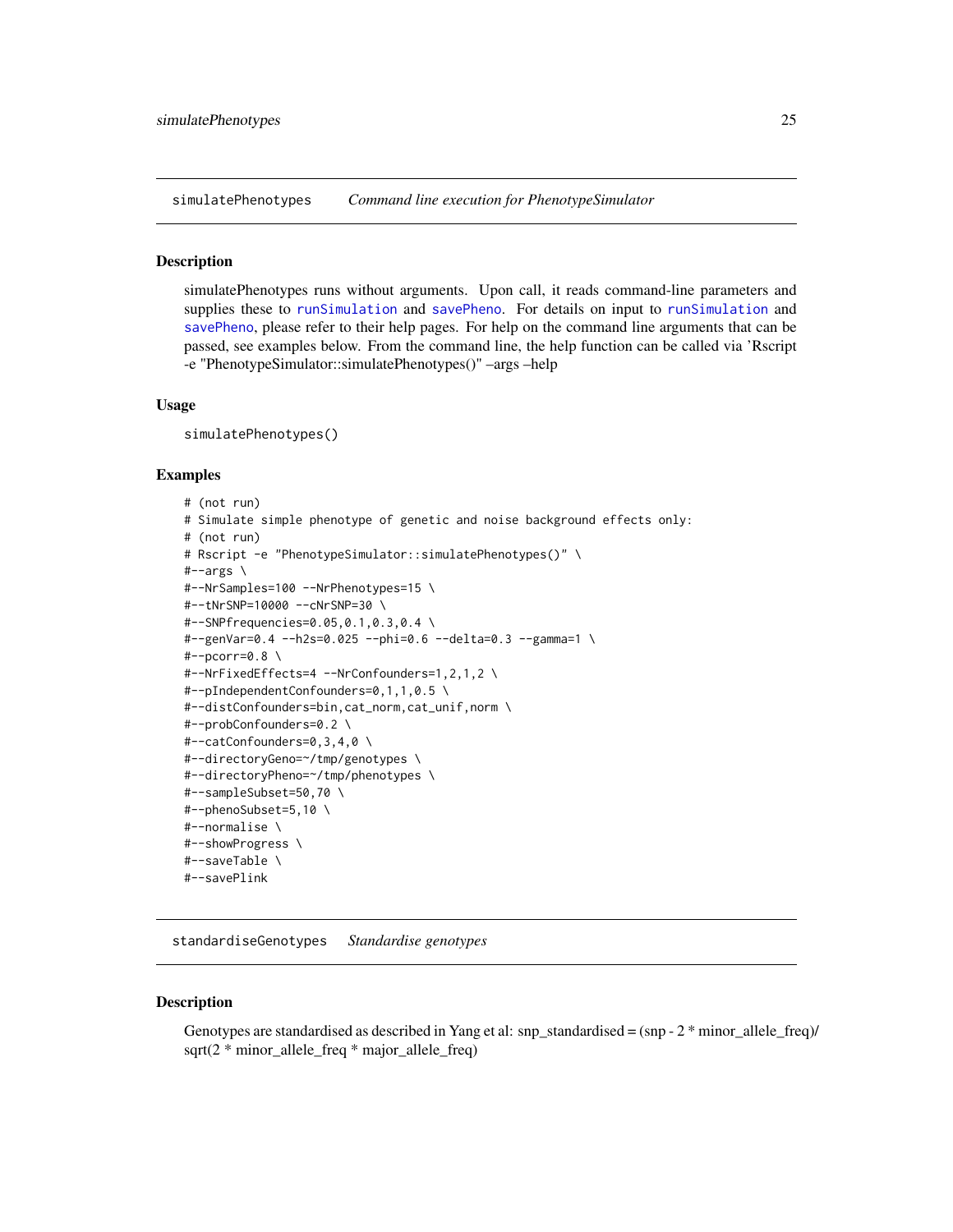#### 26 vmessage

#### Usage

```
standardiseGenotypes(geno)
```
#### Arguments

geno [N x NrSNP] matrix/dataframe of genotypes

#### Value

N x NrSNP matrix of standardised genotypes

#### References

Yang, J., Lee, S.H., Goddard, M.E., Visscher, P.M. (2011) GCTA: a tool for genome-wide complex trait analysis, AJHG: 88

#### See Also

[getAlleleFrequencies](#page-7-1)

#### Examples

```
geno <- cbind(rbinom(100, 2, 0.3), rbinom(100, 2, 0.4))
geno_sd <- standardiseGenotypes(geno)
```
vmessage *Print userinfo.*

#### Description

Wrapper function around [message](#page-0-0) that allows to turn the printing of messages to standard out. on or off

#### Usage

```
vmessage(userinfo, verbose = TRUE, sep = " ")
```
#### Arguments

| userinfo | string or vector of string elements and variables                                           |
|----------|---------------------------------------------------------------------------------------------|
| verbose  | [boolean], if TRUE message is displayed on standard out, if FALSE, message is<br>suppressed |
| sep      | delimiter [string] to separate message elements when userinfo given as vector               |

#### See Also

[message](#page-0-0) which this function wraps

<span id="page-25-0"></span>